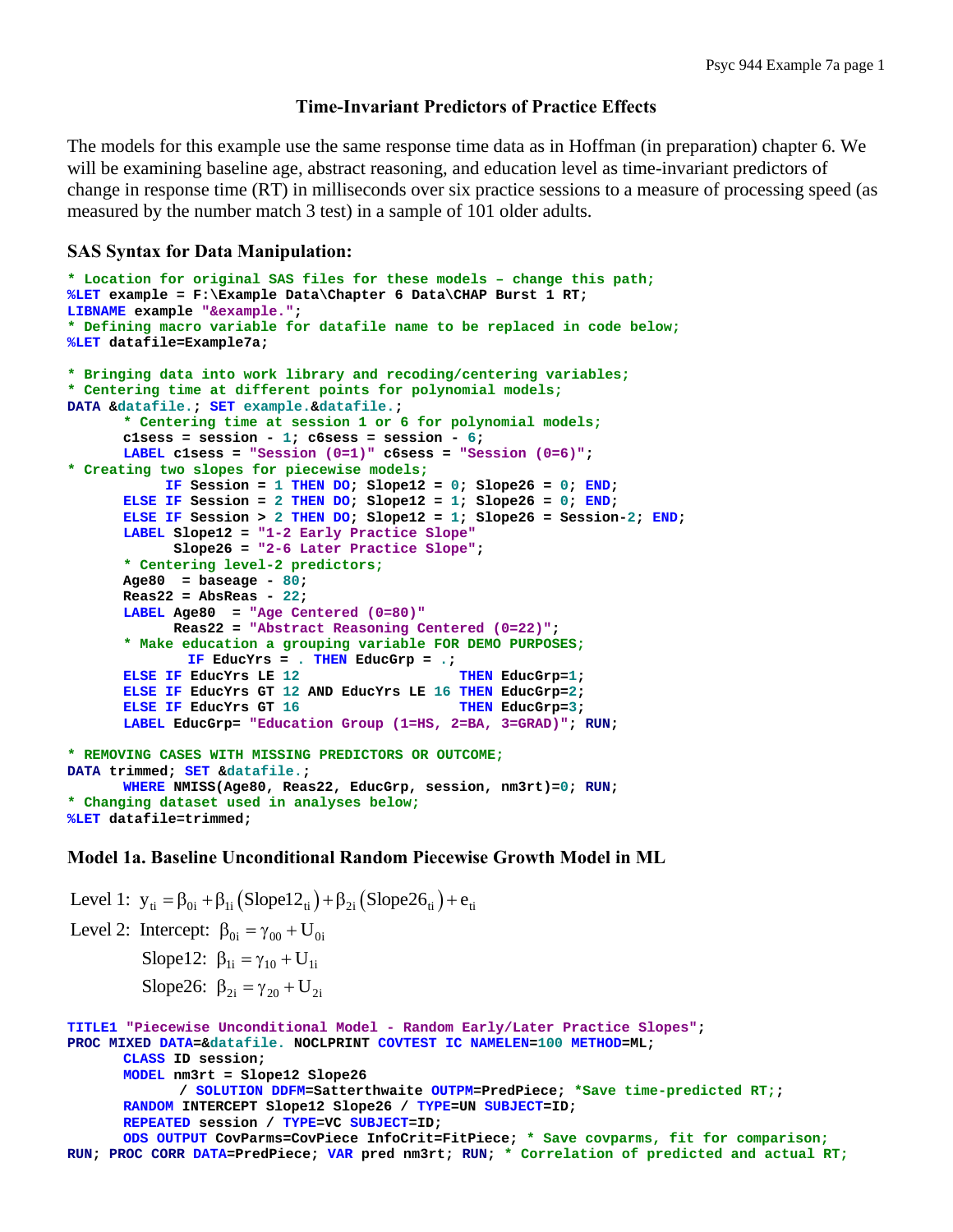|                |            | Covariance Parameter Estimates              |                      |         |            |                                                        |
|----------------|------------|---------------------------------------------|----------------------|---------|------------|--------------------------------------------------------|
|                |            |                                             | Standard             | Z       |            |                                                        |
| Cov Parm       | Subject    | Estimate                                    | Error                | Value   | Pr Z       |                                                        |
| UN(1,1)        | ID         | 281322                                      | 42099                | 6.68    | < 0.001    | Random Intercept variance                              |
| UN(2,1)        | ΙD         | -53558                                      | 17962                | $-2.98$ | 0.0029     | Int-Slope12 covariance                                 |
| UN(2, 2)       | ΙD         | 63041                                       | 13054                | 4.83    | < .0001    | Random Slope12 variance                                |
| UN(3,1)        | ID         | $-10538$                                    | 3735.10              | $-2.82$ | 0.0048     | Int-Slope26 covariance                                 |
| UN(3, 2)       | ΙD         | $-1620.74$                                  | 2066.55              | $-0.78$ | 0.4329     | Slope12-Slope26 covariance                             |
| UN(3,3)        | ID         | 2573.86                                     | 627.53               | 4.10    | < 0.001    | Random Slope26 variance                                |
| Session        | ID         | 17673                                       | 1435.84              | 12.31   | < 0.001    | Residual (e) variance                                  |
|                |            |                                             |                      |         |            |                                                        |
|                |            |                                             | Information Criteria |         |            |                                                        |
| Neg2LogLike    | Parms      | AIC                                         | AICC                 | HQIC    | <b>BIC</b> | CAIC                                                   |
| 8298.9         | 10         | 8318.9                                      | 8319.3               | 8329.5  | 8345.1     | 8355.1                                                 |
|                |            |                                             |                      |         |            |                                                        |
|                |            | Solution for Fixed Effects                  |                      |         |            |                                                        |
|                |            | Standard                                    |                      |         |            |                                                        |
| Effect         | Estimate   | Error                                       | DF                   | t Value | Pr >  t    |                                                        |
| Intercept      | 1961.89    | 54,4091                                     | 101                  | 36,06   | < 0.0001   | Predicted RT when time=0 (session 1 here)              |
| Slope12        | $-163.64$  | 30.0689                                     | 101                  | $-5.44$ | < 0.001    | RT Change/session between sessions 1 and 2             |
| Slope26        | $-32.8932$ | 6.5561                                      | 101                  | $-5.02$ | < 0.001    | RT Change/session between sessions 2 and 6             |
|                |            |                                             |                      |         |            |                                                        |
|                |            | Pearson Correlation Coefficients, $N = 606$ |                      |         |            |                                                        |
|                |            | Prob > $ r $ under H0: Rho=0                |                      |         |            | $r = .1938$ $\rightarrow$ TOTAL R <sup>2</sup> = .0376 |
|                |            | Pred                                        | nm3rt                |         |            | $\sim$ 4% of RT variance is accounted for              |
| Pred           |            | 1.00000                                     | 0.19338              |         |            | by 2 piecewise effects of session                      |
| Predicted Mean |            |                                             | < 0.001              |         |            |                                                        |

**\_\_\_\_\_\_\_\_\_\_\_\_\_\_\_\_\_\_\_\_\_\_\_\_\_\_\_\_\_\_\_\_\_\_\_\_\_\_\_\_\_\_\_\_\_\_\_\_\_\_\_\_\_\_\_\_\_\_\_\_\_\_\_\_\_\_\_\_\_\_\_\_\_\_\_\_\_\_\_\_\_\_\_\_\_\_\_**

# **Model 1b. Piecewise Model with Fixed Effects of Age on Intercept, Slope12, and Slope26**

Level 1:  $y_{ti} = \beta_{0i} + \beta_{1i} (Slope12_{ti}) + \beta_{2i} (Slope26_{ti}) + e_{ti}$ Level 2: Intercept:  $\beta_{0i} = \gamma_{00} + \gamma_{01} (Age_i - 80) + U_{0i}$ Slope12:  $\beta_{1i} = \gamma_{10} + \gamma_{11} (Age_i - 80) + U_{1i}$ Slope26:  $\beta_{2i} = \gamma_{20} + \gamma_{21} (Age_i - 80) + U_{2i}$ 

```
TITLE1 "Add Fixed Effects for Age on Intercept, Slope12, and Slope26"; 
PROC MIXED DATA=&datafile. NOCLPRINT COVTEST IC NAMELEN=100 METHOD=ML; 
      CLASS ID session; 
      MODEL nm3rt = Slope12 Slope26 Age80 Age80*Slope12 Age80*Slope26 
              / SOLUTION DDFM=Satterthwaite OUTPM=PredAge; * Save fixed-predicted RT;
      RANDOM INTERCEPT Slope12 Slope26 / G TYPE=UN SUBJECT=ID; 
      REPEATED session / TYPE=VC SUBJECT=ID; 
      ODS OUTPUT CovParms=CovAge InfoCrit=FitAge; * Save covparms, fit for comparison;
      * Requesting slopes at age 90;
      ESTIMATE "Slope 1-2 for Age 80" Slope12 1 Age80*Slope12 0; 
      ESTIMATE "Slope 1-2 for Age 90" Slope12 1 Age80*Slope12 10; 
      ESTIMATE "Slope 2-6 for Age 80" Slope26 1 Age80*Slope26 0; 
      ESTIMATE "Slope 2-6 for Age 90" Slope26 1 Age80*Slope26 10; 
      * Requesting additional effects for age;
      ESTIMATE "Age Effect at Session 1" Age80 1 Age80*Slope12 0 Age80*Slope26 0; 
      ESTIMATE "Age Effect at Session 2" Age80 1 Age80*Slope12 1 Age80*Slope26 0; 
      ESTIMATE "Age Effect at Session 3" Age80 1 Age80*Slope12 1 Age80*Slope26 1; 
      ESTIMATE "Age Effect at Session 4" Age80 1 Age80*Slope12 1 Age80*Slope26 2; 
      ESTIMATE "Age Effect at Session 5" Age80 1 Age80*Slope12 1 Age80*Slope26 3; 
      ESTIMATE "Age Effect at Session 6" Age80 1 Age80*Slope12 1 Age80*Slope26 4;
```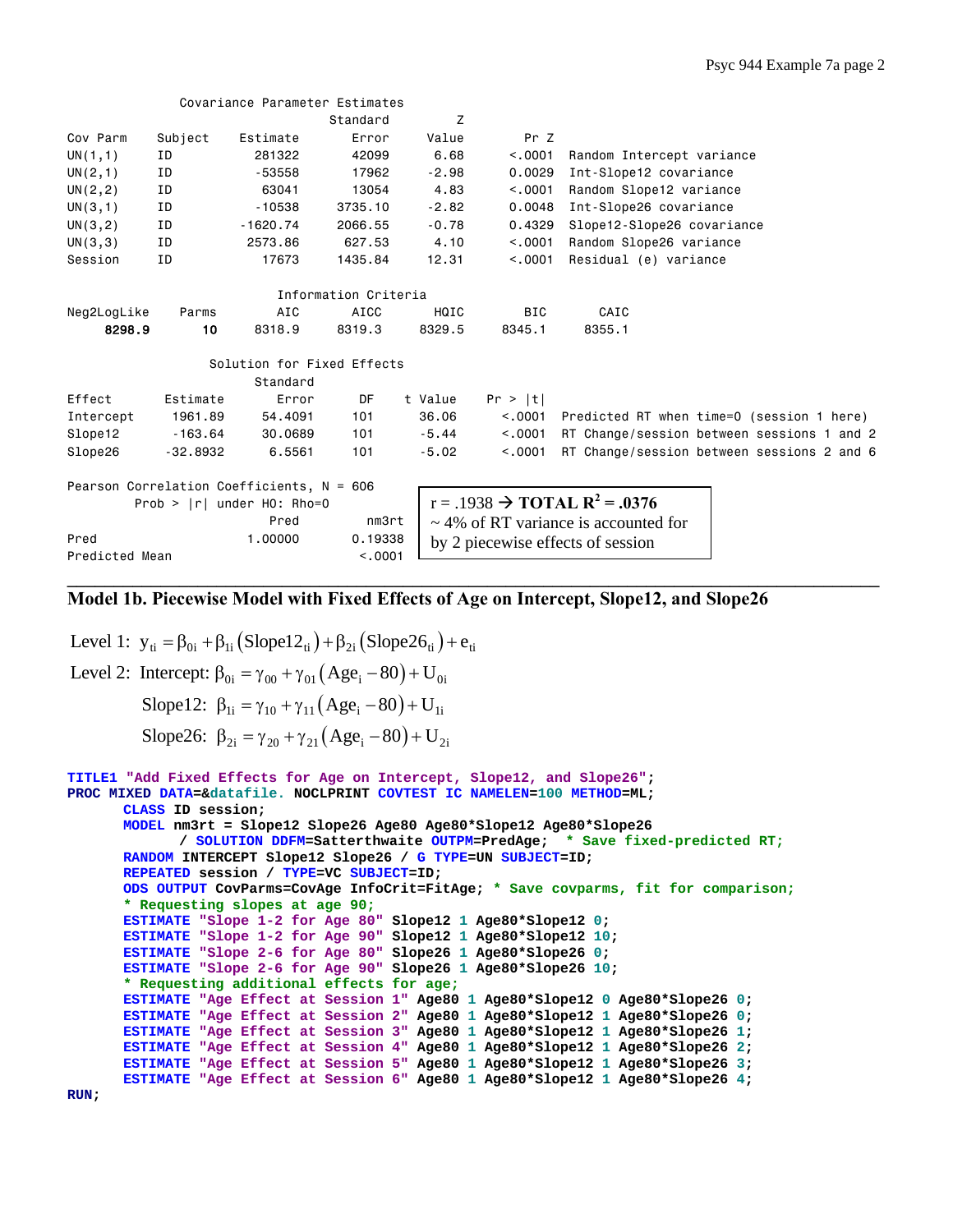|                         |         |            |            |            | Standard                   | Z       |         |            |         |
|-------------------------|---------|------------|------------|------------|----------------------------|---------|---------|------------|---------|
| Cov Parm                | Subject |            | Estimate   |            | Error                      | Value   |         | Pr Z       |         |
| UN(1,1)                 | ΙD      |            | 248900     |            | 37540                      | 6.63    |         | < .0001    |         |
| UN(2,1)                 | ID      |            | $-45304$   |            | 16637                      |         | $-2.72$ | 0.0065     |         |
| UN(2, 2)                | ID      | 60940      |            |            | 12763                      |         | 4.77    | < .0001    |         |
| UN(3,1)                 | ΙD      |            | $-9068.73$ |            | 3477.97                    | $-2.61$ |         | 0.0091     |         |
| UN(3, 2)                | ID      |            | $-1994.87$ |            | 2039.86                    | $-0.98$ |         | 0.3281     |         |
| UN(3,3)                 | ΙD      |            | 2507.25    |            | 618.41                     | 4.05    |         | < .0001    |         |
| session                 | ID      |            | 17673      |            | 1435.84                    | 12.31   |         | < 0.001    |         |
|                         |         |            |            |            | Information Criteria       |         |         |            |         |
| Neg2LogLike             |         | Parms      | AIC        |            | <b>AICC</b>                | HQIC    |         | <b>BIC</b> | CAIC    |
| 8287.2                  |         | 13         | 8313.2     |            | 8313.8                     | 8326.9  |         | 8347.2     | 8360.2  |
|                         |         |            |            |            | Solution for Fixed Effects |         |         |            |         |
|                         |         |            |            | Standard   |                            |         |         |            |         |
| Effect                  |         | Estimate   |            | Error      | DF                         | t Value |         | Pr >  t    |         |
| Intercept               |         | 1966.86    |            | 51.3940    | 101                        |         | 38.27   | < .0001    |         |
| Slope12                 |         | $-164.91$  |            | 29.7322    | 101                        |         | $-5.55$ | < .0001    |         |
| Slope26                 |         | $-33.1182$ |            | 6,5080     | 101                        |         | $-5.09$ | < .0001    |         |
| Age80                   |         | 29.7804    |            | 8,4968     | 101                        |         | 3.50    | 0.0007     |         |
| Slope12*Age80           |         | $-7.5810$  |            | 4.9156     | 101                        |         | $-1.54$ | 0.1261     |         |
| Slope26*Age80           |         | $-1.3499$  |            | 1.0760     | 101                        |         | $-1.25$ | 0.2125     |         |
|                         |         |            |            |            | Estimates                  |         |         |            |         |
|                         |         |            |            |            | Standard                   |         |         |            |         |
| Label                   |         |            |            | Estimate   | Error                      |         | DF      | t Value    | Pr >  t |
| Slope 1-2 for Age 80    |         |            |            | $-164.91$  | 29.7322                    |         | 101     | $-5.55$    | < .0001 |
| Slope 1-2 for Age 90    |         |            |            | $-240.72$  | 58.1448                    |         | 101     | $-4.14$    | < .0001 |
| Slope 2-6 for Age 80    |         |            |            | $-33.1182$ | 6.5080                     |         | 101     | $-5.09$    | < .0001 |
| Slope 2-6 for Age 90    |         |            |            | $-46.6173$ | 12.7272                    |         | 101     | $-3.66$    | 0.0004  |
| Age Effect at Session 1 |         |            |            | 29.7804    | 8.4968                     |         | 101     | 3.50       | 0.0007  |
| Age Effect at Session 2 |         |            |            | 22,1993    | 7.8896                     |         | 101     | 2.81       | 0.0059  |
| Age Effect at Session 3 |         |            |            | 20.8494    | 7.4496                     |         | 101     | 2.80       | 0.0061  |

Covariance Parameter Estimates

Is the age piecewise model (1b) better than the unconditional piecewise growth model (1a)? How do we know?

Age Effect at Session 4 19.4995 7.1458 101 2.73 0.0075 Age Effect at Session 5 18.1496 6.9960 101 2.59 0.0109 Age Effect at Session 6 16.7997 7.0100 101 2.40 0.0184

Interpret the fixed intercept:

Interpret the fixed effect of Slope12:

Interpret the fixed effect of Slope26:

Interpret the effect of Age80:

Interpret the effect of Slope12\*Age80:

Interpret the effect of Slope26\*Age80: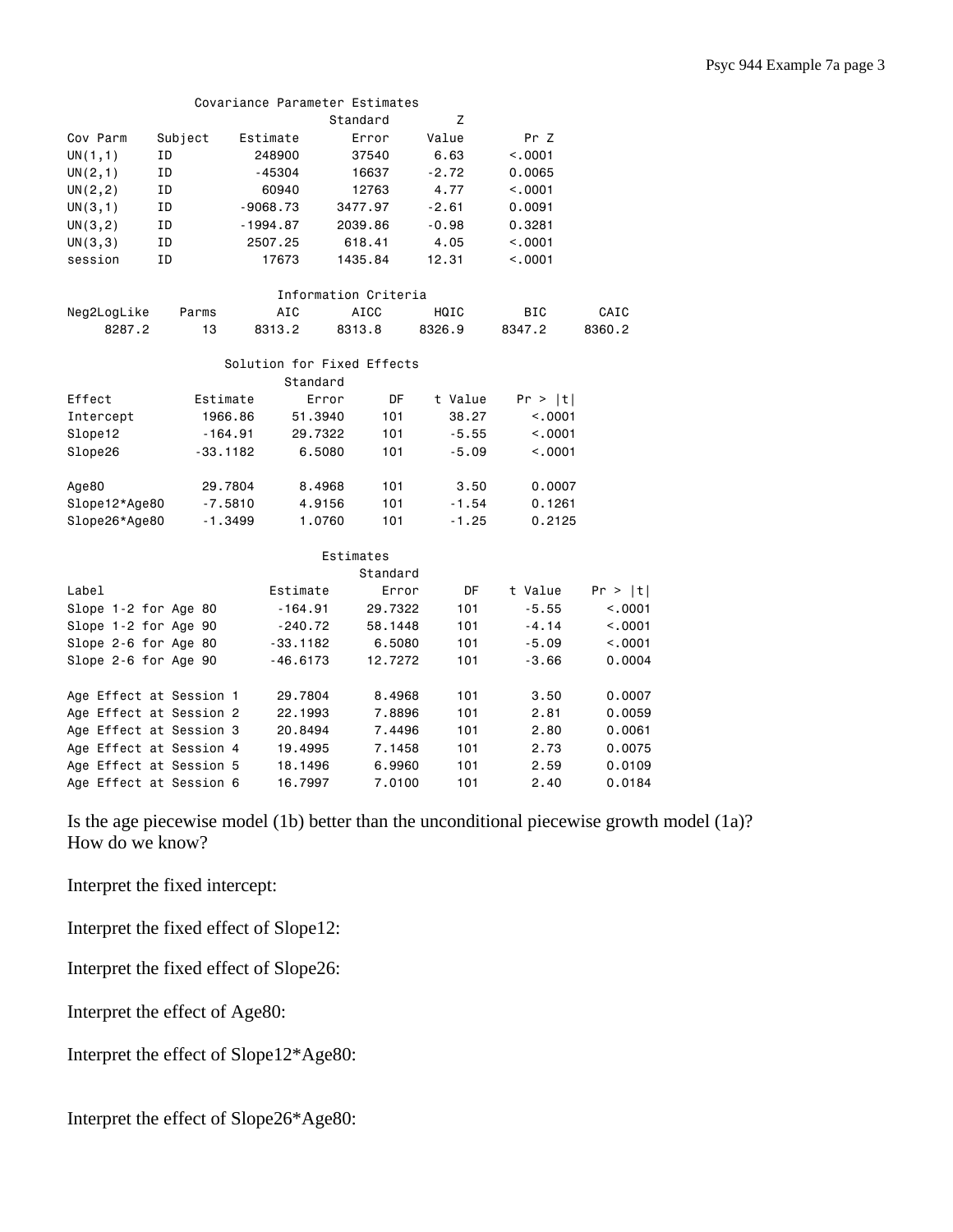# Syntax and output for Total  $R^2$  from this model:

**PROC CORR DATA=PredAge; VAR pred nm3rt; RUN; \* Correlation of predicted and actual RT;** 

|                | Pearson Correlation Coefficients, $N = 606$<br>Prob > $ r $ under HO: Rho=0 |         | $\vert$ r = .32795 $\rightarrow$ TOTAL R <sup>2</sup> = .1076 |
|----------------|-----------------------------------------------------------------------------|---------|---------------------------------------------------------------|
|                | Pred                                                                        | nm3rt   | $\sim$ 11% of RT variance is accounted for                    |
| Pred           | 1,00000                                                                     | 0.32795 | $\vert$ by 2 piecewise effects of session + age               |
| Predicted Mean |                                                                             | < 0.001 | $\int$ (~7% due to unique effects of age)                     |

**Syntax and output for FitTest macro to compare −2LL across models:** 

**\* Calculate difference in model fit relative to unconditional model; %***FitTest***(FitFewer=FitPiece, NameFewer=Unconditional, FitMore=FitAge, NameMore=Age);** 

Add Fixed Effects for Age on Intercept, Slope12, and Slope26 Likelihood Ratio Test for Unconditional vs. Age

|               | Neg2Log |       |        |            |         |        |            |
|---------------|---------|-------|--------|------------|---------|--------|------------|
| Name          | Like    | Parms | AIC    | <b>BIC</b> | DevDiff | DFdiff | Pvalue     |
| Unconditional | 8298.9  | 10.   | 8318.9 | 8345.1     |         |        |            |
| Age           | 8287.2  | 13    | 8313.2 | 8347.2     | 11.7659 |        | 008229493. |

Syntax and output for Total- $R^2$  macro to compare total  $R^2$  values across models:

**\* Calculate Total R2 change relative to unconditional model; %***TotalR2***(DV=nm3rt, PredFewer=PredPiece, NameFewer=Unconditional, PredMore=PredAge, NameMore=Age);** 

Add Fixed Effects for Age on Intercept, Slope12, and Slope26 Total R2 (% Reduction) for Unconditional vs. Age

|               | Pred    |         | Total    |
|---------------|---------|---------|----------|
| Name          | Corr    | TotalR2 | R2Diff   |
| Unconditional | 0.19338 | 0.03740 |          |
| Age           | 0.32795 | 0.10755 | 0.070156 |

Syntax and output for Pseudo-R<sup>2</sup> macro to compare variance components across models:

```
* Calculate PseudoR2 relative to unconditional model;
%PseudoR2(NCov=7, CovFewer=CovPiece, NameFewer=Unconditional, CovMore=CovAge, NameMore=Age);
```
Add Fixed Effects for Age on Intercept, Slope12, and Slope26 PsuedoR2 (% Reduction) for CovPiece vs. CovAge

|               |          |         |          |         |        |         | Pseudo                   |
|---------------|----------|---------|----------|---------|--------|---------|--------------------------|
| Name          | CovParm  | Subject | Estimate | StdErr  | ZValue | ProbZ   | R <sub>2</sub>           |
| Unconditional | UN(1,1)  | ΙD      | 281322   | 42099   | 6.68   | < 0.001 |                          |
| Unconditional | UN(2, 2) | ΙD      | 63041    | 13054   | 4.83   | < 0.001 | ٠.                       |
| Unconditional | UN(3,3)  | ΙD      | 2573.86  | 627.53  | 4.10   | < 0.001 | $\overline{\phantom{a}}$ |
| Unconditional | session  | ΙD      | 17673    | 1435.84 | 12.31  | < 0.001 | ٠.                       |
| Age           | UN(1,1)  | ΙD      | 248900   | 37540   | 6.63   | < 0.001 | 0.11525                  |
| Age           | UN(2, 2) | ΙD      | 60940    | 12763   | 4.77   | < 0.001 | 0.03333                  |
| Age           | UN(3,3)  | ΙD      | 2507.25  | 618.41  | 4.05   | < 0.001 | 0.02588                  |
| Age           | session  | ΙD      | 17673    | 1435.84 | 12.31  | < 0.001 | 0.00000                  |

Which variance component should have been reduced by each new fixed effect of age?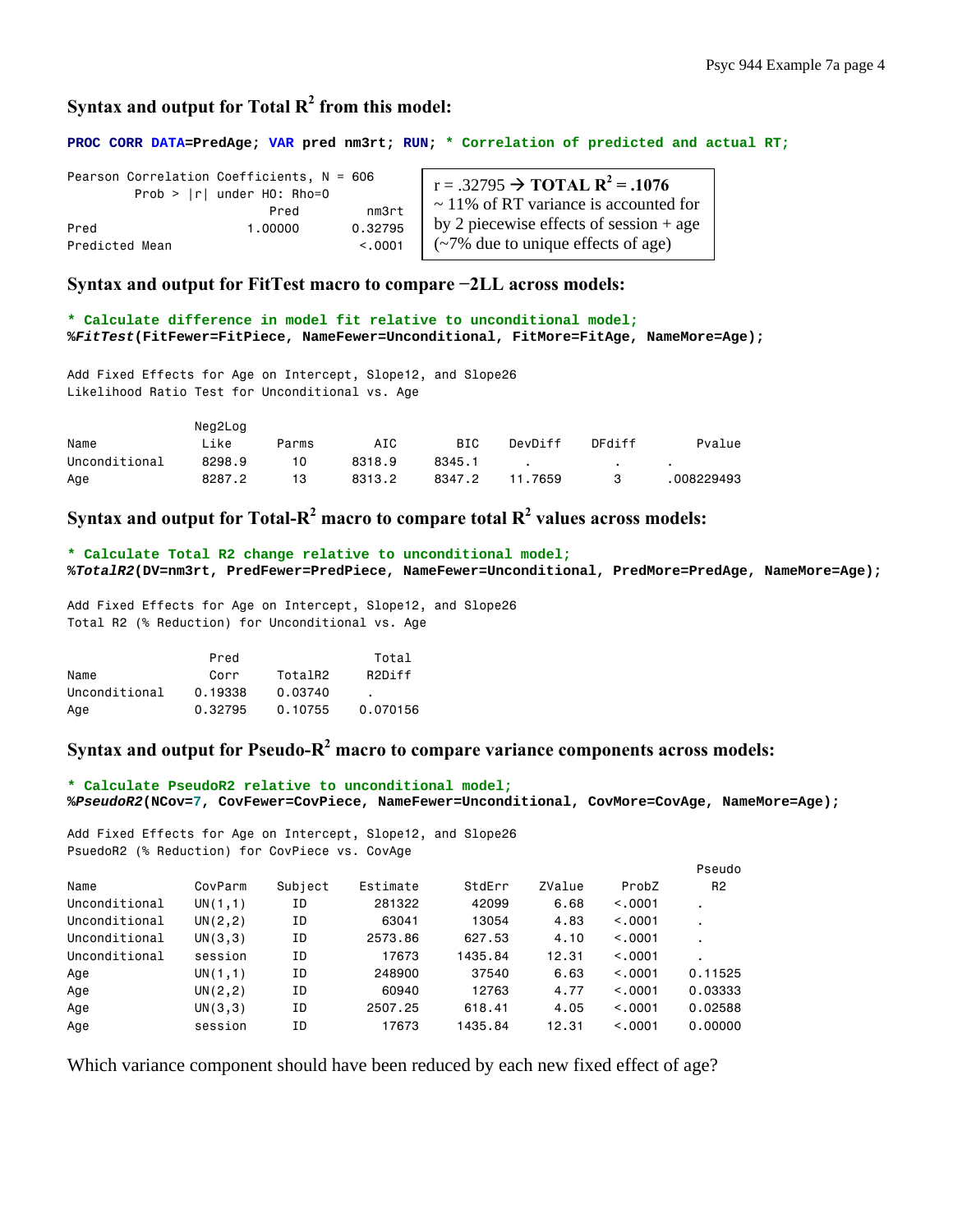# **Model 1b. Piecewise Model with Fixed Effects of Age and Reasoning on Intercept, Slope12, Slope26**

Level 1:  $y_{ti} = \beta_{0i} + \beta_{1i} (Slope22_{ti}) + \beta_{2i} (Slope26_{ti}) + e_{ti}$ Level 2: Intercept:  $\beta_{0i} = \gamma_{00} + \gamma_{01} (Age_i - 80) + \gamma_{02} (Reason_i - 22) + U_{0i}$ Slope12:  $\beta_{1i} = \gamma_{10} + \gamma_{11} (Age_i - 80) + \gamma_{12} (Reason_i - 22) + U_{1i}$ Slope26:  $\beta_{2i} = \gamma_{20} + \gamma_{21} (Age_i - 80) + \gamma_{22} (Reason_i - 22) + U_{2i}$ 

```
TITLE1 "Add Fixed Effects for Reasoning on Intercept, Slope12, and Slope26"; 
PROC MIXED DATA=&datafile. NOCLPRINT COVTEST NAMELEN=100 IC METHOD=ML; 
      CLASS ID session; 
      MODEL nm3rt = Slope12 Slope26 Age80 Age80*Slope12 Age80*Slope26 
                      Reas22 Reas22*Slope12 Reas22*Slope26 
                     / SOLUTION DDFM=Satterthwaite OUTPM=PredReas; * Save fixed-predicted RT;
      RANDOM INTERCEPT Slope12 Slope26 / G TYPE=UN SUBJECT=ID; 
      REPEATED session / TYPE=VC SUBJECT=ID; 
      ODS OUTPUT CovParms=CovReas InfoCrit=FitReas; * Save covparms, fit for comparison; 
       * Requesting additional effects for reasoning;
      ESTIMATE "Reasoning Effect at Session 1" Reas22 1 Reas22*Slope12 0 Reas22*Slope26 0; 
      ESTIMATE "Reasoning Effect at Session 2" Reas22 1 Reas22*Slope12 1 Reas22*Slope26 0; 
      ESTIMATE "Reasoning Effect at Session 3" Reas22 1 Reas22*Slope12 1 Reas22*Slope26 1; 
      ESTIMATE "Reasoning Effect at Session 4" Reas22 1 Reas22*Slope12 1 Reas22*Slope26 2; 
      ESTIMATE "Reasoning Effect at Session 5" Reas22 1 Reas22*Slope12 1 Reas22*Slope26 3; 
      ESTIMATE "Reasoning Effect at Session 6" Reas22 1 Reas22*Slope12 1 Reas22*Slope26 4;
```

```
RUN;
```
### Covariance Parameter Estimates

|          |         |            | Standard | 7       |          |  |
|----------|---------|------------|----------|---------|----------|--|
| Cov Parm | Subject | Estimate   | Error    | Value   | Pr Z     |  |
| UN(1,1)  | ΙD      | 234473     | 35511    | 6.60    | < 0.001  |  |
| UN(2,1)  | ΙD      | -47812     | 16314    | $-2.93$ | 0.0034   |  |
| UN(2, 2) | ΙD      | 60504      | 12703    | 4.76    | < 0.0001 |  |
| UN(3,1)  | ΙD      | $-7287.88$ | 3263.20  | $-2.23$ | 0.0255   |  |
| UN(3, 2) | ΙD      | $-1685.32$ | 1979.00  | $-0.85$ | 0.3944   |  |
| UN(3,3)  | ΙD      | 2287.42    | 588.37   | 3.89    | < 0.0001 |  |
| session  | ΙD      | 17673      | 1435.84  | 12.31   | < 0.001  |  |

| Information Criteria |       |        |        |        |            |        |  |  |  |  |
|----------------------|-------|--------|--------|--------|------------|--------|--|--|--|--|
| Neg2LogLike          | Parms | AIC    | ATCC   | HQIC   | <b>BIC</b> | CAIC   |  |  |  |  |
| 8276.9               | 16    | 8308.9 | 8309.8 | 8325.8 | 8350.7     | 8366.7 |  |  |  |  |

|                |            | Solution for Fixed Effects<br>Standard |     |         |          |
|----------------|------------|----------------------------------------|-----|---------|----------|
| Effect         | Estimate   | Error                                  | DF  | t Value | Pr >  t  |
| Intercept      | 1982.64    | 50.4135                                | 101 | 39.33   | < 0.001  |
| Slope12        | $-162.16$  | 29.9144                                | 101 | $-5.42$ | < 0.001  |
| Slope26        | $-35,0669$ | 6,3930                                 | 101 | $-5.49$ | < 0.0001 |
| Age80          | 23,0041    | 8.7312                                 | 101 | 2.63    | 0.0097   |
| Slope12*Age80  | $-8.7589$  | 5.1810                                 | 101 | $-1.69$ | 0.0940   |
| Slope26*Age80  | $-0.5135$  | 1.1072                                 | 101 | $-0.46$ | 0.6438   |
| Reas22         | $-27.1200$ | 11.2814                                | 101 | $-2.40$ | 0.0180   |
| Slope12*Reas22 | $-4.7141$  | 6.6942                                 | 101 | $-0.70$ | 0.4829   |
| Slope26*Reas22 | 3.3476     | 1.4306                                 | 101 | 2.34    | 0.0213   |

Which fixed effects are conditional on age?

Which fixed effects are conditional on reasoning?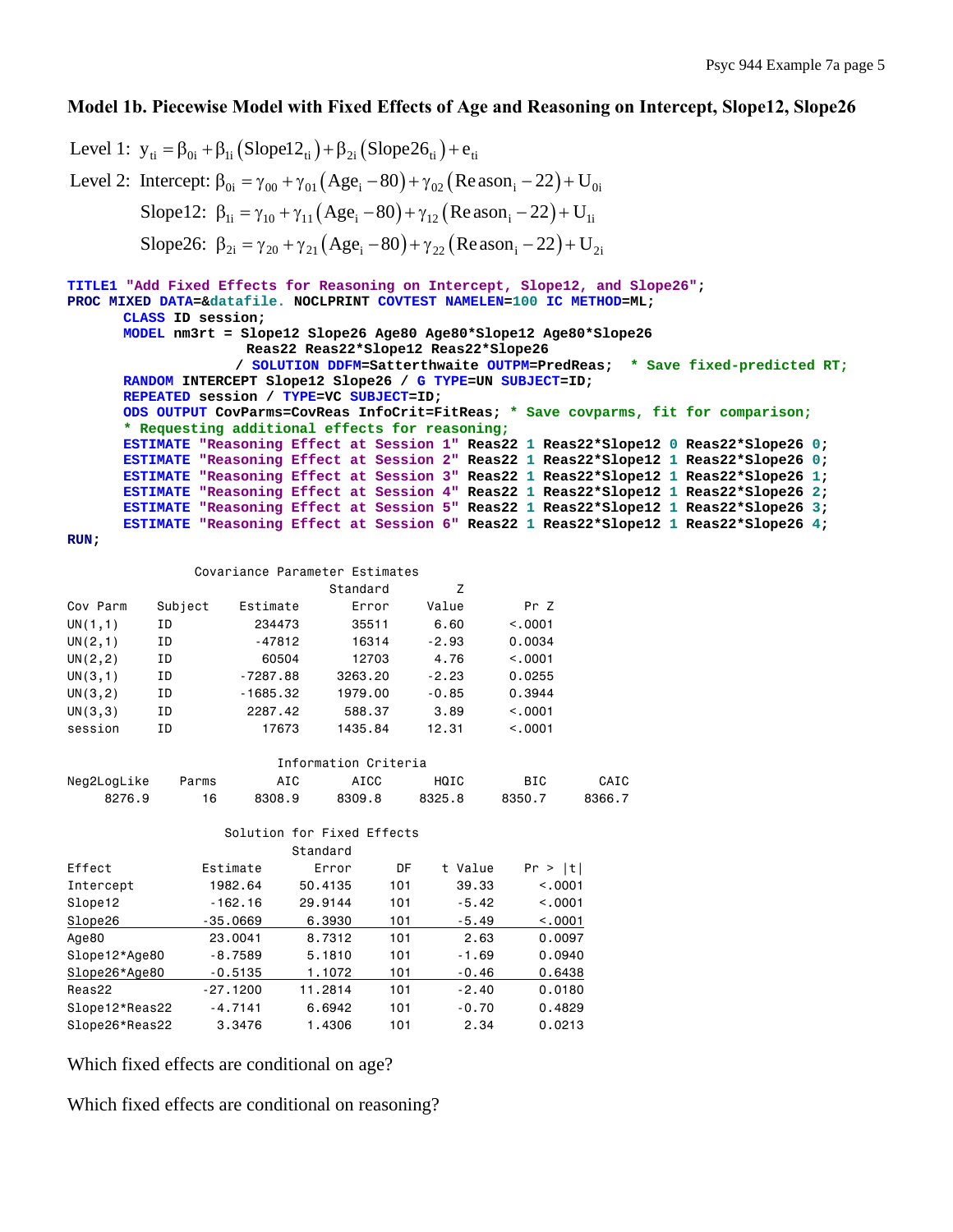|                               | Estimates |  |  |  |            |         |     |         |         |  |  |
|-------------------------------|-----------|--|--|--|------------|---------|-----|---------|---------|--|--|
| Standard                      |           |  |  |  |            |         |     |         |         |  |  |
| Label                         |           |  |  |  | Estimate   | Error   | DF  | t Value | Pr >  t |  |  |
| Reasoning Effect at Session 1 |           |  |  |  | $-27.1200$ | 11,2814 | 101 | $-2.40$ | 0.0180  |  |  |
| Reasoning Effect at Session 2 |           |  |  |  | $-31.8340$ | 10.2944 | 101 | $-3.09$ | 0.0026  |  |  |
| Reasoning Effect at Session 3 |           |  |  |  | $-28.4864$ | 9.7671  | 101 | $-2.92$ | 0.0044  |  |  |
| Reasoning Effect at Session 4 |           |  |  |  | $-25.1388$ | 9.4291  | 101 | $-2.67$ | 0.0089  |  |  |
| Reasoning Effect at Session 5 |           |  |  |  | $-21.7912$ | 9,3014  | 101 | $-2.34$ | 0.0211  |  |  |
| Reasoning Effect at Session 6 |           |  |  |  | $-18,4436$ | 9,3923  | 101 | $-1.96$ | 0.0523  |  |  |

### **Syntax and output for FitTest macro to compare −2LL across models:**

#### **\* Calculate difference in model fit relative to age model; %***FitTest***(FitFewer=FitAge, NameFewer=Age, FitMore=FitReas, NameMore=Reasoning);**

| Add Fixed Effects for Age on Intercept, Slope12, and Slope26 |         |       |        |        |         |        |          |  |
|--------------------------------------------------------------|---------|-------|--------|--------|---------|--------|----------|--|
| Likelihood Ratio Test for Age vs. Reasoning                  |         |       |        |        |         |        |          |  |
|                                                              | Neg2Log |       |        |        |         |        |          |  |
| Name                                                         | Like    | Parms | AIC    | BIC.   | DevDiff | DFdiff | Pvalue   |  |
| Age                                                          | 8287.2  | 13    | 8313.2 | 8347.2 |         |        |          |  |
| Reasoning                                                    | 8276.9  | 16    | 8308.9 | 8350.7 | 10.2871 |        | 0.016277 |  |

### **\* Calculate difference in model fit relative to unconditional model; %***FitTest***(FitFewer=FitPiece, NameFewer=Unconditional, FitMore=FitReas, NameMore=Reasoning);**

Add Fixed Effects for Age on Intercept, Slope12, and Slope26 Likelihood Ratio Test for Unconditional vs. Reasoning

|               | Neg2Log |       |        |            |         |        |            |
|---------------|---------|-------|--------|------------|---------|--------|------------|
| Name          | Like    | Parms | AIC    | <b>BIC</b> | DevDiff | DFdiff | Pvalue     |
|               |         |       |        |            |         |        |            |
| Unconditional | 8298.9  | 10    | 8318.9 | 8345.1     |         |        |            |
| Reasoning     | 8276.9  | 16    | 8308.9 | 8350.7     | 22.0531 | 6      | .001184349 |

# Syntax and output for Total- $R^2$  macro to compare total  $R^2$  values across models:

#### **\* Calculate Total R2 change relative to age model; %***TotalR2***(DV=nm3rt, PredFewer=PredAge, NameFewer=Age, PredMore=PredReas, NameMore=Reasoning);**

Add Fixed Effects for Age on Intercept, Slope12, and Slope26 Total R2 (% Reduction) for Age vs. Reasoning Pred Total Name Corr TotalR2 R2Diff Age 0.32795 0.10755 . Reasoning 0.40163 0.16131 0.053755

# Syntax and output for Pseudo-R<sup>2</sup> macro to compare variance components across models:

**\* Calculate PseudoR2 relative to age model; %***PseudoR2***(NCov=7, CovFewer=CovAge, NameFewer=Age, CovMore=CovReas, NameMore=Reasoning);** 

| Add Fixed Effects for Age on Intercept, Slope12, and Slope26 |                                     |         |          |         |        |         |                |  |
|--------------------------------------------------------------|-------------------------------------|---------|----------|---------|--------|---------|----------------|--|
| PsuedoR2                                                     | (% Reduction) for Age vs. Reasoning |         |          |         |        |         |                |  |
| Name                                                         | CovParm                             | Subject | Estimate | StdErr  | ZValue | ProbZ   | PseudoR2       |  |
| Age                                                          | UN(1,1)                             | ΙD      | 248900   | 37540   | 6.63   | < 0.001 |                |  |
| Age                                                          | UN(2, 2)                            | ΙD      | 60940    | 12763   | 4.77   | < 0.001 | ٠              |  |
| Age                                                          | UN(3,3)                             | ΙD      | 2507.25  | 618.41  | 4.05   | < 0.001 | ٠              |  |
| Age                                                          | session                             | ΙD      | 17673    | 1435.84 | 12.31  | < 0.001 | $\blacksquare$ |  |
| Reasoning                                                    | UN(1,1)                             | ΙD      | 234473   | 35511   | 6.60   | < 0.001 | 0.057964       |  |
| Reasoning                                                    | UN(2, 2)                            | ΙD      | 60504    | 12703   | 4.76   | < 0.001 | 0.007153       |  |
| Reasoning                                                    | UN(3,3)                             | ΙD      | 2287.42  | 588.37  | 3.89   | < 0.001 | 0.087675       |  |
| Reasoning                                                    | session                             | ΙD      | 17673    | 1435.84 | 12.31  | < 0.001 | $-0.000000$    |  |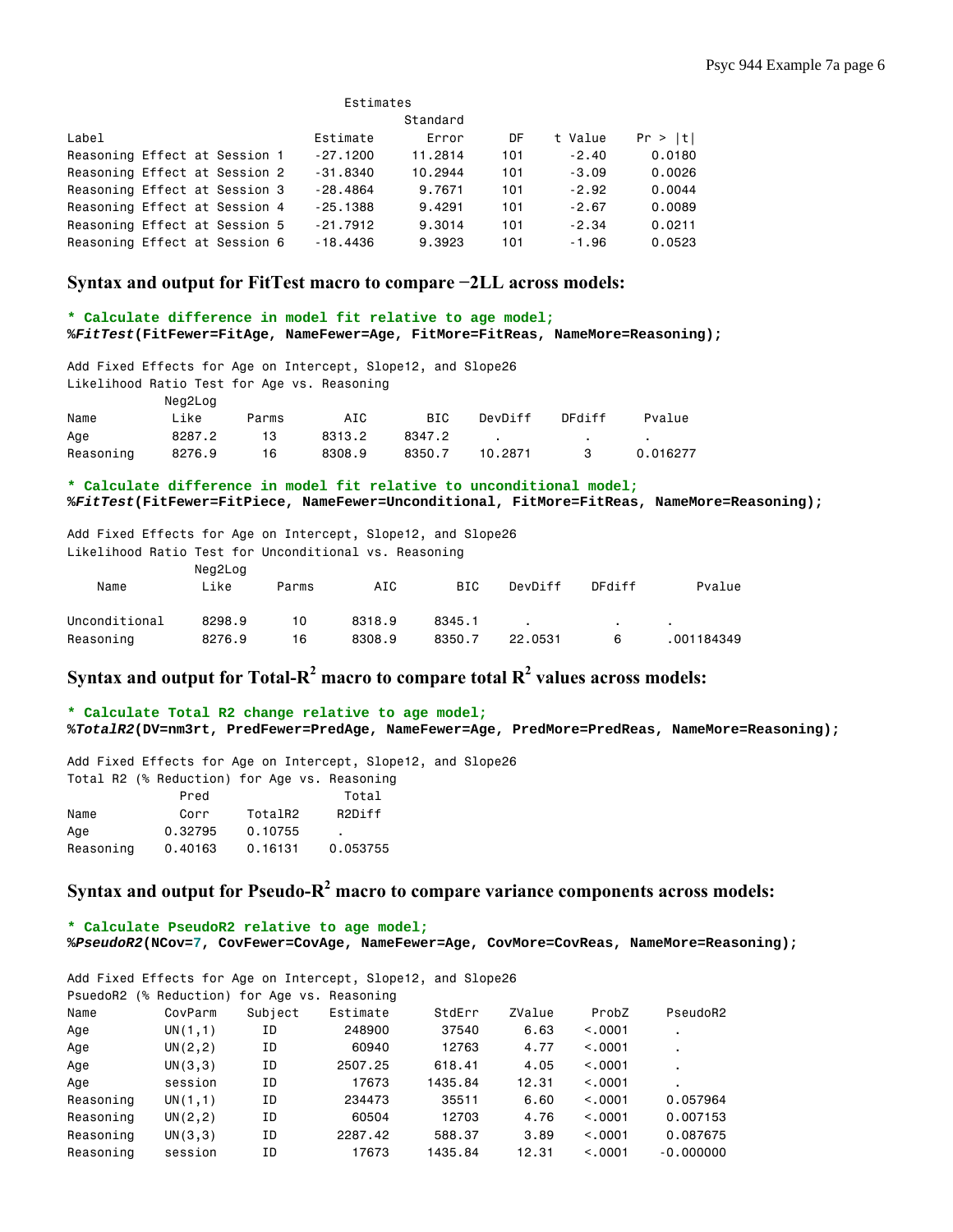# **Model 1c. Piecewise Model Adding Education Group on Intercept, Slope12, Slope26**

```
Level 1: y_{ti} = \beta_{0i} + \beta_{1i} (Slope12_{ti}) + \beta_{2i} (Slope26_{ti}) + e_{ti}Intercept: \beta_{0i} = \gamma_{00} + \gamma_{01} (Age_i - 80) + \gamma_{02} (Reason_i - 22) + \gamma_{03} (Highvs. LowEd_i) + \gamma_{04} (Highvs. MedEd_i) + U_{0i}Slope12: \beta_{1i} = \gamma_{10} + \gamma_{11} (Age_i - 80) + \gamma_{12} (Reason_i - 22) + \gamma_{13} (Highvs. LowEd_i) + \gamma_{14} (Highvs. MedEd_i) + U_{1i}Level 2: 
Slope26: \beta_{2i} = \gamma_{20} + \gamma_{21} (Age_i - 80) + \gamma_{22} (Reason_i - 22) + \gamma_{23} (Highvs. LowEd_i) + \gamma_{24} (Highvs. MedEd_i) + U_{2i}TITLE1 "Add Effects of Education Group on Intercept, Slope12, and Slope26"; 
PROC MIXED DATA=&datafile. NOCLPRINT COVTEST IC NAMELEN=100 METHOD=ML; 
      CLASS ID EducGrp session; 
      MODEL nm3rt = Slope12 Slope26 Age80 Age80*Slope12 Age80*Slope26 
                     Reas22 Reas22*Slope12 Reas22*Slope26 
                     EducGrp Slope12*EducGrp Slope26*EducGrp 
                    / SOLUTION DDFM=Satterthwaite OUTPM=PredEdPiece; * Save fixed-predicted RT;
      RANDOM INTERCEPT Slope12 Slope26 / G TYPE=UN SUBJECT=ID; 
      REPEATED session / TYPE=VC SUBJECT=ID; 
      ODS OUTPUT CovParms=CovEdPiece InfoCrit=FitEdPiece; * Save covparms, fit for comparison;
      * LSMEANS gives follow-up tests and means per group for education main effect only;
      LSMEANS EducGrp / AT (Slope12 Slope26 Age80 Reas22) = (0 0 0 0) DIFF=ALL; 
      LSMEANS EducGrp / AT (Slope12 Slope26 Age80 Reas22) = (1 4 0 0) DIFF=ALL; 
      * ESTIMATE statements can also give specific effects as before;
      ESTIMATE "L vs. H Educ for Intercept " EducGrp -1 0 1;<br>
<b>ESTIMATE "M vs. H Educ for Intercept" EducGrp 0 -1 1;
      ESTIMATE "M vs. H Educ for Intercept" EducGrp 0 -1 1;<br>ESTIMATE "L vs. M Educ for Intercept" EducGrp -1 1 0;
      ESTIMATE "L vs. M Educ for Intercept" EducGrp -1 1 0;<br>
ESTIMATE "L vs. H Educ for Slope12" Slope12*EducGrp -1 0 1;
      ESTIMATE "L vs. H Educ for Slope12"
      ESTIMATE "M vs. H Educ for Slope12" Slope12*EducGrp 0 -1 1 ;<br>
ESTIMATE "L vs. M Educ for Slope12" Slope12*EducGrp -1 1 0 ;
      ESTIMATE "L vs. M Educ for Slope12"
      ESTIMATE "L vs. H Educ for Slope26" Slope26*EducGrp -1 0 1 ; 
      ESTIMATE "M vs. H Educ for Slope26" Slope26*EducGrp 0 -1 1 ; 
      ESTIMATE "L vs. M Educ for Slope26" Slope26*EducGrp -1 1 0 ; 
RUN; 
               Covariance Parameter Estimates 
                               Standard Z 
Cov Parm Subject Estimate Error Value Pr Z 
UN(1,1) ID 233821 35419 6.60 <.0001 
UN(2,1) ID -48793 16217 -3.01 0.0026 
UN(2,2) ID 58952 12488 4.72 <.0001 
UN(3,1) ID -7170.04 3237.45 -2.21 0.0268 
UN(3,2) ID -1555.12 1948.76 -0.80 0.4249 
UN(3,3) ID 2237.47 581.55 3.85 <.0001 
session ID 17673 1435.84 12.31 <.0001 
                         Information Criteria 
Neg2LogLike Parms AIC AICC HQIC BIC CAIC 
 8272.3 22 8316.3 8318.1 8339.6 8373.9 8395.9 
                            Solution for Fixed Effects 
                Education Group Contract Standard
Effect (1=HS,2=BA,3=GRAD) Estimate Error DF t Value Pr > |t| 
Intercept 1978.15 103.17 101 19.17 <.0001 
Slope12 -153.14 60.7627 101 -2.52 0.0133
Slope26 -24.6403 13.0196 101 -1.89 0.0613
Age80 22.9367 8.7247 101 2.63 0.0099 
Slope12*Age80 -8.9054 5.1383 101 -1.73 0.0861 
Slope26*Age80 - -0.5289 1.1010 101 -0.48 0.6320
Reas22 -28.5673 11.6709 101 -2.45 0.0161 
Slope12*Reas22 -7.0891 6.8734 101 -1.03 0.3048 
Slope26*Reas22 3.4883 1.4728 101 2.37 0.0198
```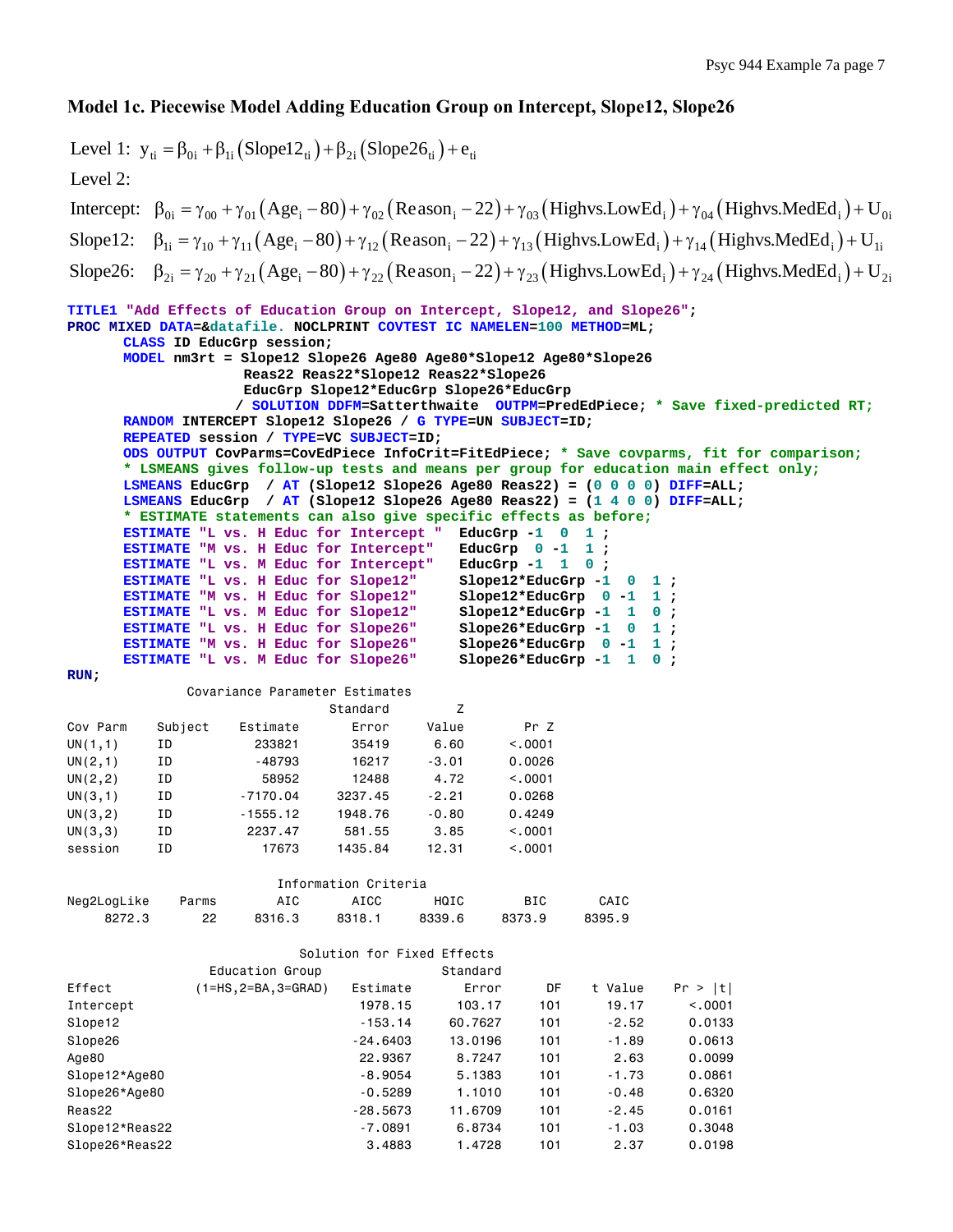# Psyc 944 Example 7a page 8

| EducGrp         |   | $-41.9718$ | 153.41  | 101 | $-0.27$ | 0.7850 |
|-----------------|---|------------|---------|-----|---------|--------|
| EducGrp         | 2 | 25,4470    | 122.40  | 101 | 0.21    | 0.8357 |
| EducGrp         | 3 | 0          |         | ٠   |         |        |
| Slope12*EducGrp |   | $-85.9455$ | 90.3485 | 101 | $-0.95$ | 0.3437 |
| Slope12*EducGrp | 2 | 18,5834    | 72.0838 | 101 | 0.26    | 0.7971 |
| Slope12*EducGrp | 3 | 0          |         | ٠   |         |        |
| Slope26*EducGrp |   | $-6.3237$  | 19.3589 | 101 | $-0.33$ | 0.7446 |
| Slope26*EducGrp | 2 | $-16.5965$ | 15.4453 | 101 | $-1.07$ | 0.2851 |
| Slope26*EducGrp | 3 |            |         |     |         |        |

### Type 3 Tests of Fixed Effects

|                 | Num | Den |            |         |
|-----------------|-----|-----|------------|---------|
| Effect          | DF  | DF  | Value<br>F | Pr > F  |
| Slope12         | 1   | 101 | 29.63      | < 0.001 |
| Slope26         | 1   | 101 | 21.81      | < 0.001 |
| Age80           | 1   | 101 | 6.91       | 0.0099  |
| Slope12*Age80   | 1   | 101 | 3.00       | 0.0861  |
| Slope26*Age80   | 1   | 101 | 0.23       | 0,6320  |
| Reas22          | 1   | 101 | 5.99       | 0.0161  |
| Slope12*Reas22  | 1   | 101 | 1.06       | 0.3048  |
| Slope26*Reas22  | 1   | 101 | 5.61       | 0.0198  |
| EducGrp         | 2   | 101 | 0.13       | 0.8774  |
| Slope12*EducGrp | 2   | 101 | 0.90       | 0.4104  |
| Slope26*EducGrp | 2   | 101 | 0.63       | 0.5347  |

I normally skip this box if the CLASS statement is not used, but here the last three entries give us the omnibus (df=2) tests for whether there are any education group differences on the intercept, slope12, or slope26 time slopes, not just pairwise comparisons.

|       | Estimates |                            |            |         |     |         |         |  |  |
|-------|-----------|----------------------------|------------|---------|-----|---------|---------|--|--|
|       | Standard  |                            |            |         |     |         |         |  |  |
| Label |           |                            | Estimate   | Error   | DF  | t Value | Pr >  t |  |  |
|       |           | L vs. H Educ for Intercept | 41,9718    | 153.41  | 101 | 0.27    | 0.7850  |  |  |
|       |           | M vs. H Educ for Intercept | $-25.4470$ | 122.40  | 101 | $-0.21$ | 0.8357  |  |  |
|       |           | L vs. M Educ for Intercept | 67,4187    | 132.94  | 101 | 0.51    | 0.6132  |  |  |
|       |           | L vs. H Educ for Slope12   | 85,9455    | 90.3485 | 101 | 0.95    | 0.3437  |  |  |
|       |           | M vs. H Educ for Slope12   | $-18.5834$ | 72.0838 | 101 | $-0.26$ | 0.7971  |  |  |
|       |           | L vs. M Educ for Slope12   | 104.53     | 78.2936 | 101 | 1.34    | 0.1848  |  |  |
|       |           | L vs. H Educ for Slope26   | 6,3237     | 19,3589 | 101 | 0.33    | 0.7446  |  |  |
|       |           | M vs. H Educ for Slope26   | 16,5965    | 15.4453 | 101 | 1.07    | 0.2851  |  |  |
|       |           | L vs. M Educ for Slope26   | $-10.2728$ | 16.7759 | 101 | $-0.61$ | 0.5417  |  |  |

#### Least Squares Means

|         | Education Group<br>1=HS, |                  |         |       |        |          |          |     |         |         |
|---------|--------------------------|------------------|---------|-------|--------|----------|----------|-----|---------|---------|
|         | $2 = BA$ .               |                  |         |       |        |          | Standard |     |         |         |
| Effect  | $3 = GRAD$ )             | Slope12          | Slope26 | Age80 | Reas22 | Estimate | Error    | DF  | t Value | Pr >  t |
| EducGrp |                          | 0.00             | 0.00    | 0.00  | 0.00   | 1936.18  | 111.26   | 101 | 17.40   | < 0.001 |
| EducGrp | 2                        | 0.00             | 0.00    | 0.00  | 0.00   | 2003.60  | 68.5957  | 101 | 29.21   | < 0.001 |
| EducGrp | 3                        | 0.00             | 0.00    | 0.00  | 0.00   | 1978.15  | 103.17   | 101 | 19.17   | < 0.001 |
| EducGrp |                          | 1.00             | 4.00    | 0.00  | 0.00   | 1573.24  | 91.9585  | 101 | 17.11   | < 0.001 |
| EducGrp | $\overline{2}$           | 1.00             | 4.00    | 0.00  | 0.00   | 1704.10  | 56,6933  | 101 | 30.06   | < 0.001 |
| EducGrp | 3                        | $\overline{0}$ . | 4.00    | 0.00  | 0.00   | 1726.45  | 85,2719  | 101 | 20.25   | < 0.001 |

|         | Education<br>Group<br>(1=HS, | Education<br>Group<br>$1 = HS$ , |         | Differences of Least Squares Means |       |        |            | Note you must specify a value for a<br>continuous covariate to get a<br>predicted mean for a specific person. |     |         |         |
|---------|------------------------------|----------------------------------|---------|------------------------------------|-------|--------|------------|---------------------------------------------------------------------------------------------------------------|-----|---------|---------|
|         | $2 = BA$ .                   | $2 = BA$ ,                       |         |                                    |       |        |            | Standard                                                                                                      |     |         |         |
| Effect  | $3 = GRAD$ )                 | $3 = GRAD$ )                     | Slope12 | Slope26                            | Age80 | Reas22 | Estimate   | Error                                                                                                         | DF  | t Value | Pr >  t |
| EducGrp |                              | 2                                | 0.00    | 0.00                               | 0.00  | 0.00   | $-67.4187$ | 132.94                                                                                                        | 101 | $-0.51$ | 0.6132  |
| EducGrp |                              | 3                                | 0.00    | 0.00                               | 0.00  | 0.00   | $-41.9718$ | 153.41                                                                                                        | 101 | $-0.27$ | 0.7850  |
| EducGrp | - 2                          | 3                                | 0.00    | 0.00                               | 0.00  | 0.00   | 25,4470    | 122.40                                                                                                        | 101 | 0.21    | 0.8357  |
| EducGrp |                              | 2                                | 1.00    | 4.00                               | 0.00  | 0.00   | $-130.86$  | 109.87                                                                                                        | 101 | $-1.19$ | 0.2365  |
| EducGrp |                              | 3                                | 1.00    | 4.00                               | 0.00  | 0.00   | $-153.21$  | 126.79                                                                                                        | 101 | $-1.21$ | 0.2297  |
| EducGrp | $\overline{2}$               | 3                                | .00     | 4.00                               | 0.00  | 0.00   | $-22.3558$ | 101.16                                                                                                        | 101 | $-0.22$ | 0.8255  |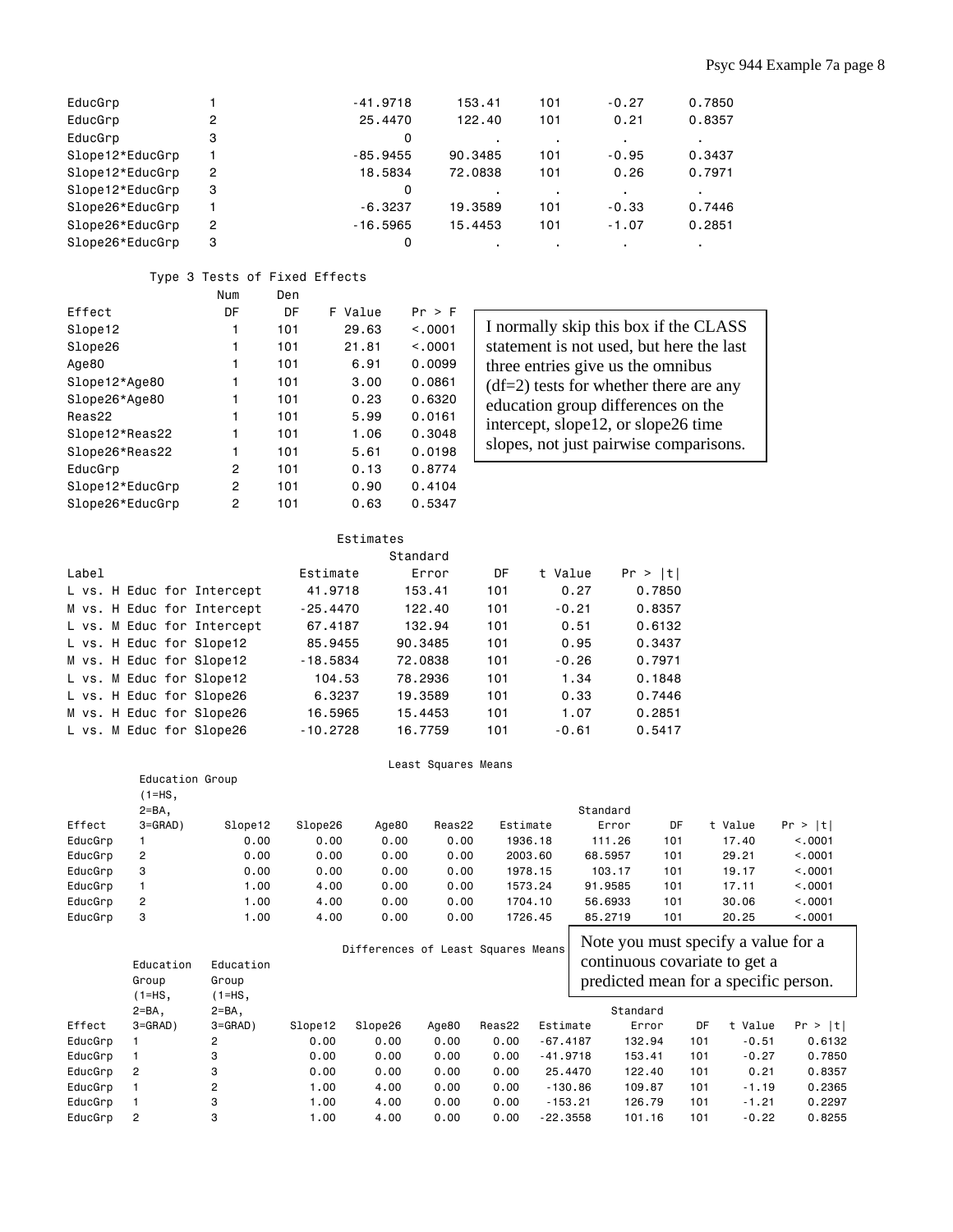Syntax and output from additional macros:

**\* Calculate difference in model fit relative to model with age and reasoning; %***FitTest***(FitFewer=FitReas, NameFewer=Reasoning, FitMore=FitEdPiece, NameMore=EducGrp);** Add Effects of Education Group on Intercept, Slope12, and Slope26 Likelihood Ratio Test for Reasoning vs. EducGrp Neg2Log Name Like Parms AIC BIC DevDiff DFdiff Pvalue Reasoning 8276.9 16 8308.9 8350.7 . . . . .

EducGrp 8272.3 22 8316.3 8373.9 4.54466 6 0.60339

**\* Calculate Total R2 change relative to model with age and reasoning; %***TotalR2***(DV=nm3rt, PredFewer=PredReas, NameFewer=Reasoning, PredMore=PredEdPiece, NameMore=EducGrp);** 

Add Effects of Education Group on Intercept, Slope12, and Slope26 Total R2 (% Reduction) for Reasoning vs. EducGrp

|           | Pred    |         | Total               |
|-----------|---------|---------|---------------------|
| Name      | Corr    | TotalR2 | R <sub>2</sub> Diff |
| Reasoning | 0.40163 | 0.16131 | ٠                   |
| EducGrp   | 0.41669 | 0.17363 | 0.012322            |

**\* Calculate PseudoR2 relative to model with age and reasoning; %***PseudoR2***(NCov=7, CovFewer=CovReas, NameFewer=Reasoning, CovMore=CovEdPiece, NameMore=EducGrp);**

Add Effects of Education Group on Intercept, Slope12, and Slope26 PsuedoR2 (% Reduction) for Reasoning vs. EducGrp

| Name      | CovParm  | Subject | Estimate | StdErr  | ZValue | ProbZ   | PseudoR2       |
|-----------|----------|---------|----------|---------|--------|---------|----------------|
| Reasoning | UN(1,1)  | ΙD      | 234473   | 35511   | 6.60   | < 0.001 | $\blacksquare$ |
| Reasoning | UN(2, 2) | ΙD      | 60504    | 12703   | 4.76   | < 0.001 | $\blacksquare$ |
| Reasoning | UN(3,3)  | ΙD      | 2287.42  | 588.37  | 3.89   | < 0.001 |                |
| Reasoning | session  | ΙD      | 17673    | 1435.84 | 12.31  | < 0.001 |                |
| EducGrp   | UN(1,1)  | ΙD      | 233821   | 35419   | 6.60   | < 0.001 | 0.002781       |
| EducGrp   | UN(2, 2) | ΙD      | 58952    | 12488   | 4.72   | < 0.001 | 0.025653       |
| EducGrp   | UN(3,3)  | ΙD      | 2237.47  | 581.55  | 3.85   | < 0.001 | 0.021837       |
| EducGrp   | session  | ΙD      | 17673    | 1435.84 | 12.31  | < 0.001 | 0.000000       |

Given that education group has no significant effects, we can drop it entirely before moving on to examine potential interactions among the time-invariant predictors of baseline age and reasoning.

\_\_\_\_\_\_\_\_\_\_\_\_\_\_\_\_\_\_\_\_\_\_\_\_\_\_\_\_\_\_\_\_\_\_\_\_\_\_\_\_\_\_\_\_\_\_\_\_\_\_\_\_\_\_\_\_\_\_\_\_\_\_\_\_\_\_\_\_\_\_\_\_\_\_\_\_\_\_\_\_\_\_\_\_\_\_\_

## **Model 1d. Piecewise Model with Age\*Reasoning on Intercept, Slope12, Slope26**

Level 1:  $y_{ti} = \beta_{0i} + \beta_{1i} (Slope12_{ti}) + \beta_{2i} (Slope26_{ti}) + e_{ti}$ Intercept:  $\beta_{0i} = \gamma_{00} + \gamma_{01} (Age_i - 80) + \gamma_{02} (Reason_i - 22) + \gamma_{03} (Age_i - 80) (Reason_i - 22) + U_{0i}$ Slope12:  $\beta_{1i} = \gamma_{10} + \gamma_{11} (Age_i - 80) + \gamma_{12} (Reason_i - 22) + \gamma_{13} (Age_i - 80) (Reason_i - 22) + U_{1i}$ Level 2: Slope26:  $\beta_{2i} = \gamma_{20} + \gamma_{21} (Age_i - 80) + \gamma_{22} (Reason_i - 22) + \gamma_{23} (Age_i - 80) (Reason_i - 22) + U_{2i}$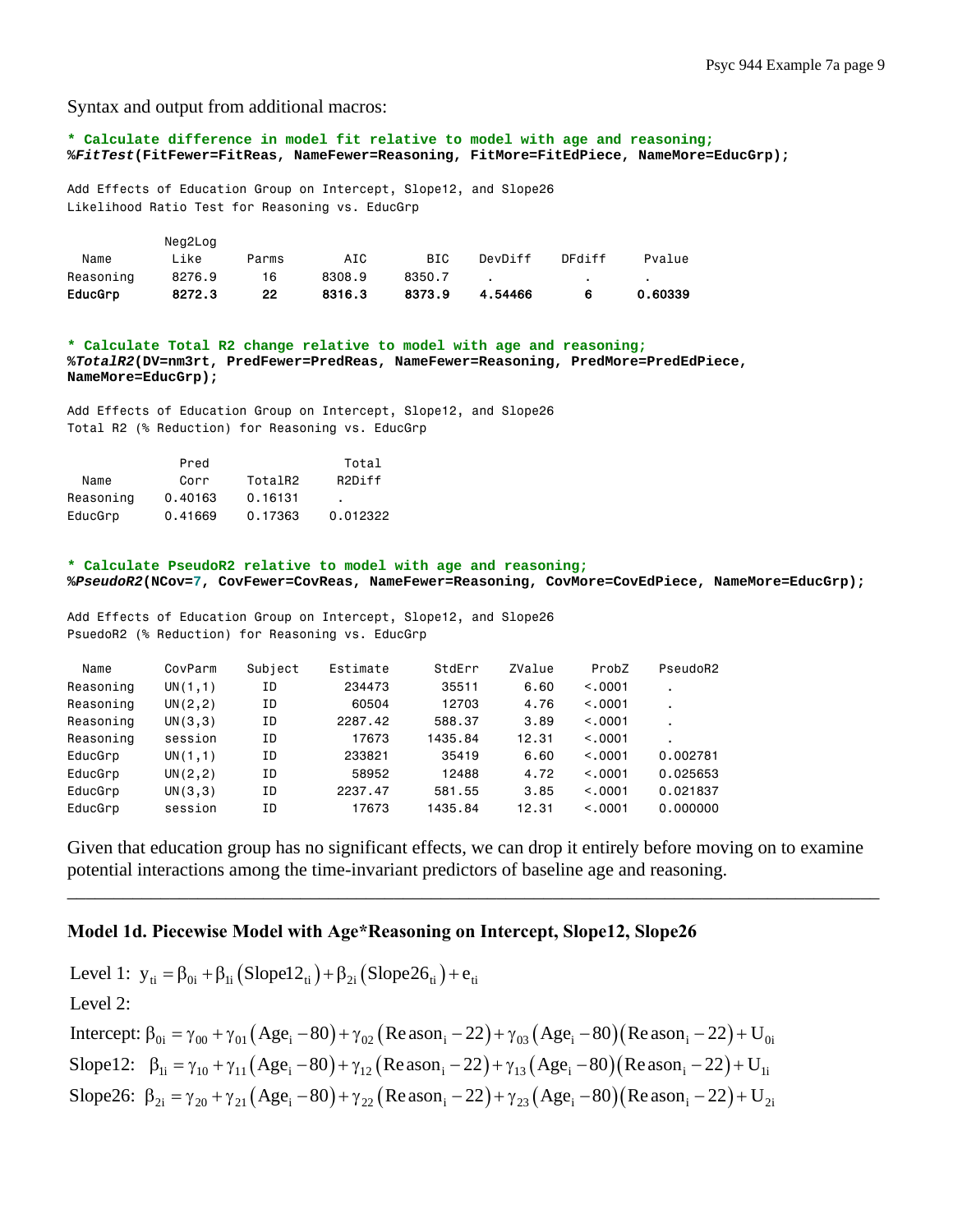**TITLE1 "Add Fixed Effects for Age on Intercept, Slope12, and Slope26"; PROC MIXED DATA=&datafile. NOCLPRINT COVTEST NAMELEN=100 IC METHOD=ML; CLASS ID session; MODEL nm3rt = Slope12 Slope26 Age80 Age80\*Slope12 Age80\*Slope26 Reas22 Reas22\*Slope12 Reas22\*Slope26 Age80\*Reas22 Age80\*Reas22\*Slope12 Age80\*Reas22\*Slope26 / SOLUTION DDFM=Satterthwaite OUTPM=PredAgeReas; \* Save fixed-predicted RT; RANDOM INTERCEPT Slope12 Slope26 / G TYPE=UN SUBJECT=ID; REPEATED session / TYPE=VC SUBJECT=ID; ODS OUTPUT CovParms=CovAgeReas InfoCrit=FitAgeReas; \* Save covparms, fit for comparison; \* Age simple effects to decompose interactions; ESTIMATE "Age Effect on Intercept, Reas 17" Age80 1 Reas22\*Age80 -5; ESTIMATE "Age Effect on Intercept, Reas 22" Age80 1 Reas22\*Age80 0; ESTIMATE "Age Effect on Intercept, Reas 27" Age80 1 Reas22\*Age80 5; ESTIMATE "Age Effect on Slope12, Reas 17" Age80\*Slope12 1 Reas22\*Age80\*Slope12 -5; ESTIMATE "Age Effect on Slope12, Reas 22" Age80\*Slope12 1 Reas22\*Age80\*Slope12 0; ESTIMATE "Age Effect on Slope12, Reas 27" Age80\*Slope12 1 Reas22\*Age80\*Slope12 5; ESTIMATE "Age Effect on Slope26, Reas 17" Age80\*Slope26 1 Reas22\*Age80\*Slope26 -5; ESTIMATE "Age Effect on Slope26, Reas 22" Age80\*Slope26 1 Reas22\*Age80\*Slope26 0; ESTIMATE "Age Effect on Slope26, Reas 27" Age80\*Slope26 1 Reas22\*Age80\*Slope26 5; \* Reasoning simple effects to decompose interactions; ESTIMATE "Reasoning Effect on Intercept, Age 70" Reas22 1 Reas22\*Age80 -10; ESTIMATE "Reasoning Effect on Intercept, Age 80" Reas22 1 Reas22\*Age80 0; ESTIMATE "Reasoning Effect on Intercept, Age 90" Reas22 1 Reas22\*Age80 10; ESTIMATE "Reasoning Effect on Slope12, Age 70" Reas22\*Slope12 1 Reas22\*Age80\*Slope12 -10; ESTIMATE "Reasoning Effect on Slope12, Age 80" Reas22\*Slope12 1 Reas22\*Age80\*Slope12 0; ESTIMATE "Reasoning Effect on Slope12, Age 90" Reas22\*Slope12 1 Reas22\*Age80\*Slope12 10; ESTIMATE "Reasoning Effect on Slope26, Age 70" Reas22\*Slope26 1 Reas22\*Age80\*Slope26 -10; ESTIMATE "Reasoning Effect on Slope26, Age 80" Reas22\*Slope26 1 Reas22\*Age80\*Slope26 0; ESTIMATE "Reasoning Effect on Slope26, Age 90" Reas22\*Slope26 1 Reas22\*Age80\*Slope26 10; RUN;**  Covariance Parameter Estimates Standard Z Cov Parm Subject Estimate Error Value Pr Z UN(1,1) ID 233821 35419 6.60 <.0001 UN(2,1) ID -46952 16176 -2.90 0.0037 UN(2,2) ID 59370 12546 4.73 <.0001 UN(3,1) ID -7216.10 3254.58 -2.22 0.0266 UN(3,2) ID -1780.00 1968.22 -0.90 0.3658 UN(3,3) ID 2279.52 587.29 3.88 <.0001 session ID 17673 1435.84 12.31 <.0001 Information Criteria Neg2LogLike Parms AIC AICC HQIC BIC CAIC 8274.9 19 8312.9 8314.2 8333.0 8362.5 8381.5 Solution for Fixed Effects Standard Effect Estimate Error DF t Value Pr > |t| Intercept 1974.57 52.7612 101 37.42 <.0001 Slope12 -151.52 31.1471 101 -4.86 <.0001 <u>Slope26 -34.1783 6.6928 101 -5.11 <.0001</u> Age80 22.7598 8.7330 101 2.61 0.0105 Slope12\*Age80 -8.4366 5.1555 101 -1.64 0.1049 Slope26\*Age80 -0.4866 1.1078 101 -0.44 0.6614 Reas22 -28.0448 11.4108 101 -2.46 0.0157 Slope12\*Reas22 -3.4941 6.7363 101 -0.52 0.6051 Slope26\*Reas22 3.4494 1.4475 101 2.38 0.0190 Age80\*Reas22 -0.9317 1.8208 101 -0.51 0.6100 Slope12\*Age80\*Reas22 1.2290 1.0749 101 1.14 0.2556 Slope26\*Age80\*Reas22 0.1026 0.2310 101 0.44 0.6579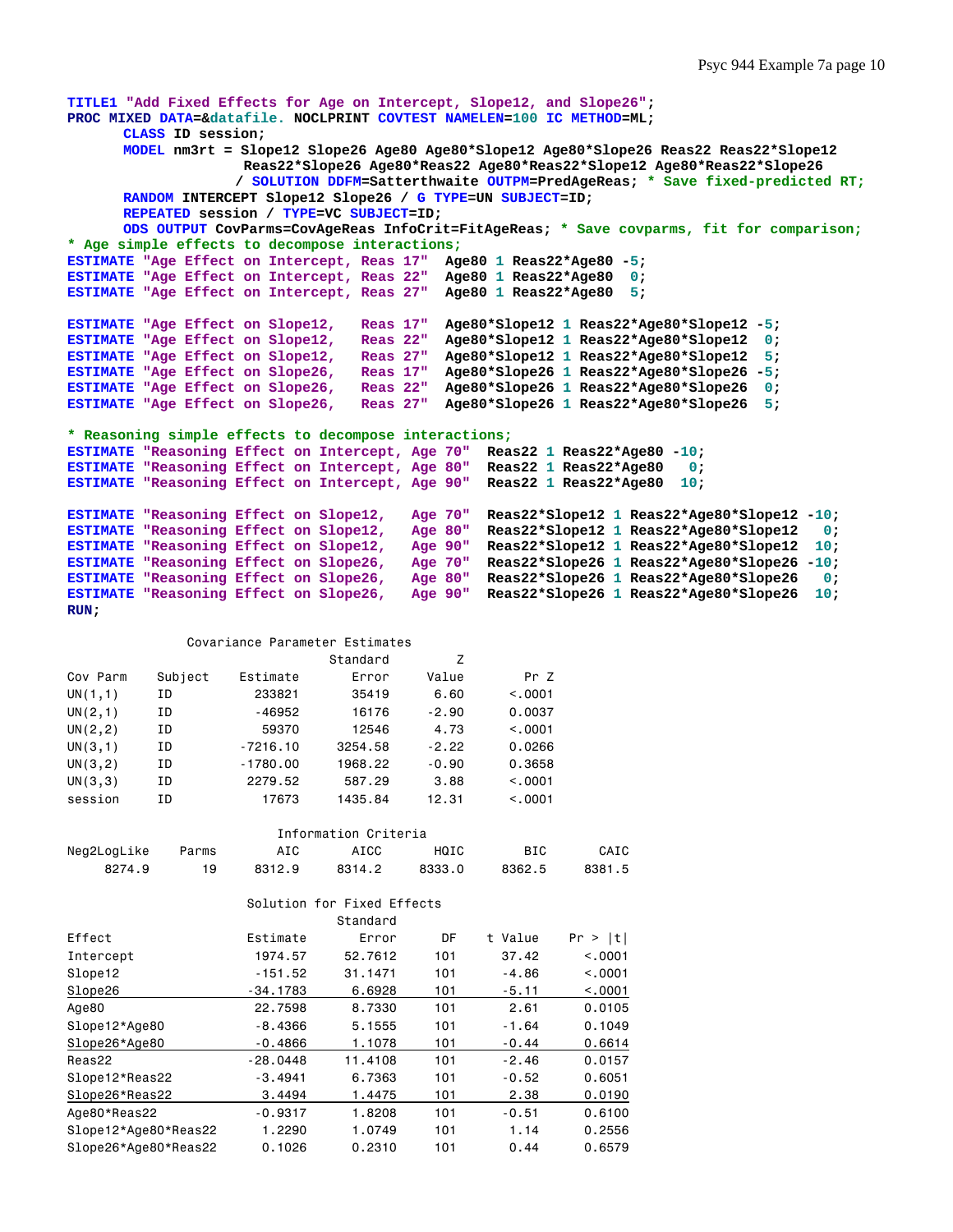|                                          | Estimates  |          |     |         |         |
|------------------------------------------|------------|----------|-----|---------|---------|
|                                          |            | Standard |     |         |         |
| Label                                    | Estimate   | Error    | DF  | t Value | Pr >  t |
| Age Effect on Intercept, Reas 17         | 27,4184    | 12,2659  | 101 | 2.24    | 0.0276  |
| Age Effect on Intercept, Reas 22         | 22.7598    | 8,7330   | 101 | 2.61    | 0.0105  |
| Age Effect on Intercept,<br>Reas 27      | 18.1011    | 12.9553  | 101 | 1.40    | 0.1654  |
| Age Effect on Slope12,<br>Reas 17        | $-14.5818$ | 7.2411   | 101 | $-2.01$ | 0.0467  |
| Age Effect on Slope12,<br>Reas 22        | $-8.4366$  | 5.1555   | 101 | $-1.64$ | 0.1049  |
| Age Effect on Slope12,<br>Reas 27        | $-2.2914$  | 7.6481   | 101 | $-0.30$ | 0.7651  |
| Age Effect on Slope26,<br>Reas 17        | $-0.9994$  | 1.5559   | 101 | $-0.64$ | 0.5221  |
| Age Effect on Slope26,<br>Reas 22        | $-0.4866$  | 1.1078   | 101 | $-0.44$ | 0.6614  |
| Age Effect on Slope26,<br>Reas 27        | 0.02627    | 1.6434   | 101 | 0.02    | 0.9873  |
|                                          |            |          |     |         |         |
| Reasoning Effect on Intercept, Age 70    | $-18.7275$ | 19,8977  | 101 | $-0.94$ | 0.3489  |
| Reasoning Effect on Intercept, Age 80    | $-28.0448$ | 11,4108  | 101 | $-2.46$ | 0.0157  |
| Reasoning Effect on Intercept,<br>Age 90 | $-37.3622$ | 22.9683  | 101 | $-1.63$ | 0.1069  |
| Reasoning Effect on Slope12,<br>Age 70   | $-15.7845$ | 11,7464  | 101 | $-1.34$ | 0.1820  |
| Reasoning Effect on Slope12,<br>Age 80   | $-3.4941$  | 6.7363   | 101 | $-0.52$ | 0.6051  |
| Reasoning Effect on Slope12,<br>Age 90   | 8.7963     | 13.5592  | 101 | 0.65    | 0.5180  |
| Reasoning Effect on Slope26,<br>Age 70   | 2.4237     | 2.5240   | 101 | 0.96    | 0.3392  |
| Reasoning Effect on Slope26,<br>Age 80   | 3.4494     | 1.4475   | 101 | 2.38    | 0.0190  |
| Reasoning Effect on Slope26,<br>Age 90   | 4.4751     | 2.9136   | 101 | 1.54    | 0.1277  |

Which fixed effects are now conditional on age?

Which fixed effects are now conditional on reasoning?

Syntax and output from additional macros:

```
* Calculate difference in model fit relative to age and reasoning main effects model;
%FitTest(FitFewer=FitReas, NameFewer=Age+Reasoning, FitMore=FitAgeReas, NameMore=Age*Reasoning); 
           Neg2Log 
  Name Like Parms AIC BIC DevDiff DFdiff Pvalue
Age+Reasoning 8276.9 16 8308.9 8350.7 . . . . .
Age*Reasoning 8274.9 19 8312.9 8362.5 2.03841 3 0.56447
```
**\* Calculate Total R2 change relative to age and reasoning main effects model; %***TotalR2***(DV=nm3rt, PredFewer=PredReas, NameFewer=Age+Reasoning, PredMore=PredAgeReas, NameMore=Age\*Reasoning);** 

|               | Pred    |         | Total      |
|---------------|---------|---------|------------|
| Name          | Corr    | TotalR2 | R2Diff     |
| Age+Reasoning | 0.40163 | 0.16131 |            |
| Age*Reasoning | 0.40306 | 0.16246 | .001148258 |

#### **\* Calculate PseudoR2 relative to age and reasoning main effects model;**

**%***PseudoR2***(NCov=7, CovFewer=CovReas, NameFewer=Age+Reasoning, CovMore=CovAgeReas,** 

**NameMore=Age\*Reasoning);** 

| Name          | CovParm  | Subject | Estimate | StdErr  | ZValue | ProbZ   | PseudoR2                 |
|---------------|----------|---------|----------|---------|--------|---------|--------------------------|
| Age+Reasoning | UN(1,1)  | ΙD      | 234473   | 35511   | 6.60   | < 0.001 | $\overline{\phantom{a}}$ |
| Age+Reasoning | UN(2, 2) | ΙD      | 60504    | 12703   | 4.76   | < 0.001 |                          |
| Age+Reasoning | UN(3,3)  | ΙD      | 2287.42  | 588.37  | 3.89   | < 0.001 |                          |
| Age+Reasoning | session  | ΙD      | 17673    | 1435.84 | 12.31  | < 0.001 |                          |
| Age*Reasoning | UN(1,1)  | ΙD      | 233821   | 35419   | 6.60   | < 0.001 | 0.002781                 |
| Age*Reasoning | UN(2, 2) | ΙD      | 59370    | 12546   | 4.73   | < 0.001 | 0.018752                 |
| Age*Reasoning | UN(3,3)  | ΙD      | 2279.52  | 587.29  | 3.88   | < 0.001 | 0.003454                 |
| Age*Reasoning | session  | ΙD      | 17673    | 1435.84 | 12.31  | < 0.001 | 0.000000                 |

Based on the lack of significance of the higher-order interactions, I'd say we're done with this model. Age and reasoning as main effects in predicting intercept, slope12, and slope26 seems to be the best model.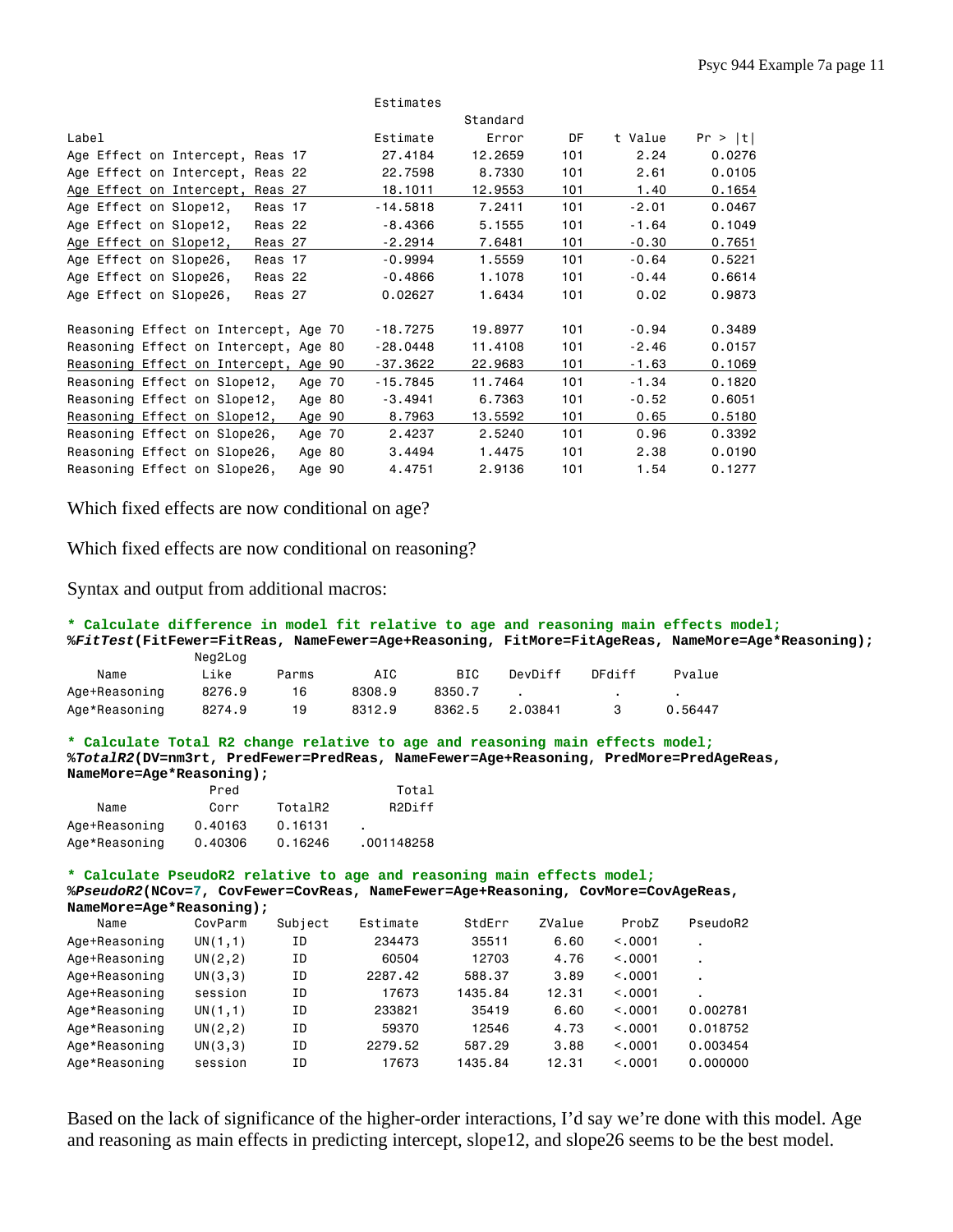## **Model 2a. Quadratic Model with Age, Reasoning on Intercept, Linear, Quadratic Time Slopes**

 $(Session_{ti}-1)+\beta_{2i}(Session_{ti}-1)^2$ Intercept:  $\beta_{0i} = \gamma_{00} + \gamma_{01} (Age_i - 80) + \gamma_{02} (Reason_i - 22) + U_{0i}$ Linear:  $\beta_{1i} = \gamma_{10} + \gamma_{11} (Age_i - 80) + \gamma_{12} (Reason_i - 22) + U_{1i}$ Quadratic:  $\beta_{2i} = \gamma_{20} + \gamma_{21} (Age_i - 80) + \gamma_{22} (Reason_i - 22) + U_{2i}$ Level 1:  $y_{ti} = \beta_{0i} + \beta_{1i} (Session_{ti} - 1) + \beta_{2i} (Session_{ti} - 1)^{2} + e_{ti}$ Level 2: **TITLE1 "Age + Reasoning on Intercept, Linear, and Quadratic Time Slopes"; PROC MIXED DATA=&datafile. NOCLPRINT COVTEST IC NAMELEN=100 METHOD=ML; CLASS ID session; MODEL nm3rt = c1sess c1sess\*c1sess Age80 c1sess\*Age80 c1sess\*c1sess\*Age80 Reas22 c1sess\*Reas22 c1sess\*c1sess\*Reas22 / SOLUTION DDFM=Satterthwaite OUTPM=PredARQuad; \* Save fixed-predicted RT; RANDOM INTERCEPT c1sess c1sess\*c1sess / G TYPE=UN SUBJECT=ID; REPEATED session / TYPE=VC SUBJECT=ID; ODS OUTPUT CovParms=CovARQuad InfoCrit=FitARQuad; \* Save covparms, fit for comparison; \* Requesting additional effects for age; ESTIMATE "Age Effect at Session 1" Age80 1 c1sess\*Age80 0 c1sess\*c1sess\*Age80 0; ESTIMATE "Age Effect at Session 2" Age80 1 c1sess\*Age80 1 c1sess\*c1sess\*Age80 1; ESTIMATE "Age Effect at Session 3" Age80 1 c1sess\*Age80 2 c1sess\*c1sess\*Age80 4; ESTIMATE "Age Effect at Session 4" Age80 1 c1sess\*Age80 3 c1sess\*c1sess\*Age80 9; ESTIMATE "Age Effect at Session 5" Age80 1 c1sess\*Age80 4 c1sess\*c1sess\*Age80 16; ESTIMATE "Age Effect at Session 6" Age80 1 c1sess\*Age80 5 c1sess\*c1sess\*Age80 25; ESTIMATE "Age\*Linear Time Slope at Session 1" c1sess\*Age80 1 c1sess\*c1sess\*Age80 0; ESTIMATE "Age\*Linear Time Slope at Session 2" c1sess\*Age80 1 c1sess\*c1sess\*Age80 2; ESTIMATE "Age\*Linear Time Slope at Session 3" c1sess\*Age80 1 c1sess\*c1sess\*Age80 4; ESTIMATE "Age\*Linear Time Slope at Session 4" c1sess\*Age80 1 c1sess\*c1sess\*Age80 6; ESTIMATE "Age\*Linear Time Slope at Session 5" c1sess\*Age80 1 c1sess\*c1sess\*Age80 8; ESTIMATE "Age\*Linear Time Slope at Session 6" c1sess\*Age80 1 c1sess\*c1sess\*Age80 10; \* Requesting additional effects for reasoning; ESTIMATE "Reasoning Effect at Session 1" Reas22 1 c1sess\*Reas22 0 c1sess\*c1sess\*Reas22 0; ESTIMATE "Reasoning Effect at Session 2" Reas22 1 c1sess\*Reas22 1 c1sess\*c1sess\*Reas22 1; ESTIMATE "Reasoning Effect at Session 3" Reas22 1 c1sess\*Reas22 2 c1sess\*c1sess\*Reas22 4; ESTIMATE "Reasoning Effect at Session 4" Reas22 1 c1sess\*Reas22 3 c1sess\*c1sess\*Reas22 9; ESTIMATE "Reasoning Effect at Session 5" Reas22 1 c1sess\*Reas22 4 c1sess\*c1sess\*Reas22 16; ESTIMATE "Reasoning Effect at Session 6" Reas22 1 c1sess\*Reas22 5 c1sess\*c1sess\*Reas22 25; ESTIMATE "Reasoning\*Linear Time Slope at Session 1" c1sess\*Reas22 1 c1sess\*c1sess\*Reas22 0; ESTIMATE "Reasoning\*Linear Time Slope at Session 2" c1sess\*Reas22 1 c1sess\*c1sess\*Reas22 2; ESTIMATE "Reasoning\*Linear Time Slope at Session 3" c1sess\*Reas22 1 c1sess\*c1sess\*Reas22 4; ESTIMATE "Reasoning\*Linear Time Slope at Session 4" c1sess\*Reas22 1 c1sess\*c1sess\*Reas22 6; ESTIMATE "Reasoning\*Linear Time Slope at Session 5" c1sess\*Reas22 1 c1sess\*c1sess\*Reas22 8; ESTIMATE "Reasoning\*Linear Time Slope at Session 6" c1sess\*Reas22 1 c1sess\*c1sess\*Reas22 10; RUN;** 

| Covariance Parameter Estimates |  |
|--------------------------------|--|
|                                |  |

|             |         |            | Standard             | Z       |            |      |
|-------------|---------|------------|----------------------|---------|------------|------|
| Cov Parm    | Subject | Estimate   | Error                | Value   | Pr Z       |      |
| UN $(1,1)$  | ΙD      | 228049     | 34464                | 6.62    | < 0.001    |      |
| UN(2,1)     | ΙD      | $-31230$   | 10649                | $-2.93$ | 0.0034     |      |
| UN(2, 2)    | ΙD      | 24041      | 5588.98              | 4.30    | < 0.001    |      |
| UN(3,1)     | ΙD      | 3748.22    | 1746.63              | 2.15    | 0.0319     |      |
| UN(3, 2)    | ΙD      | $-3618.98$ | 937.05               | $-3.86$ | 0.0001     |      |
| UN(3,3)     | ΙD      | 580.07     | 164.19               | 3.53    | 0.0002     |      |
| session     | ΙD      | 20298      | 1649.11              | 12.31   | < 0.001    |      |
|             |         |            |                      |         |            |      |
|             |         |            | Information Criteria |         |            |      |
| Neg2LogLike | Parms   | AIC        | AICC                 | HQIC    | <b>BIC</b> | CAIC |

8297.7 16 8329.7 8330.7 8346.7 8371.6 8387.6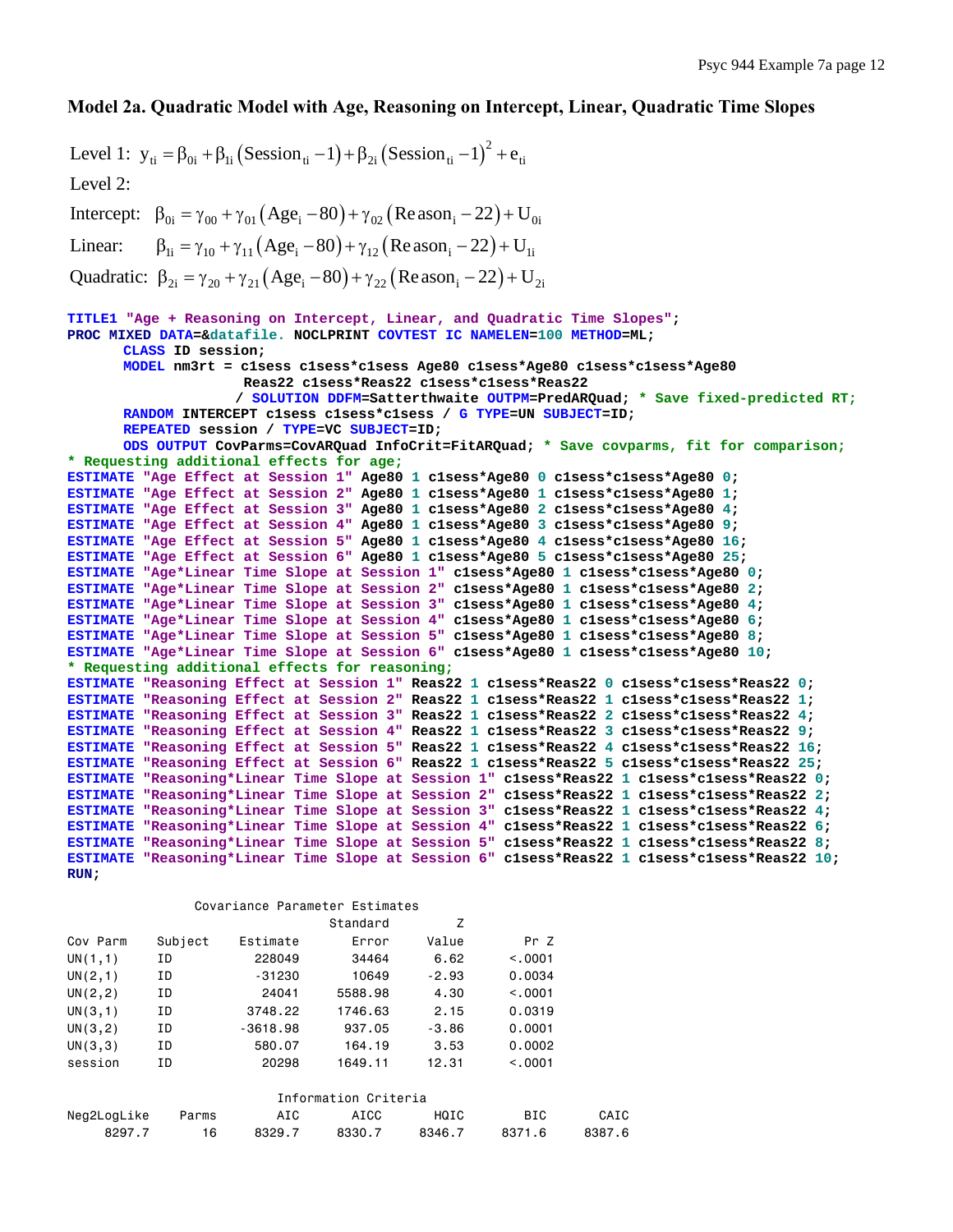|                                    |            | Solution for Fixed Effects |           |          |         |         |         |
|------------------------------------|------------|----------------------------|-----------|----------|---------|---------|---------|
|                                    |            | Standard                   |           |          |         |         |         |
| Effect                             | Estimate   | Error                      | DF        | t Value  | Pr >  t |         |         |
| Intercept                          | 1966.47    | 49,6658                    | 101       | 39.59    | < 0.001 |         |         |
| c1sess                             | $-119.74$  | 19,7742                    | 101       | $-6.06$  | < 0.001 |         |         |
| c1sess*c1sess                      | 13.3036    | 3.3656                     | 101       | 3.95     | 0.0001  |         |         |
| Age80                              | 22,2782    | 8,6018                     | 101       | 2.59     | 0.0110  |         |         |
| c1sess*Age80                       | $-6.4921$  | 3.4247                     | 101       | $-1.90$  | 0.0609  |         |         |
| c1sess*c1sess*Age80                | 0.9601     | 0.5829                     | 101       | 1.65     | 0.1026  |         |         |
| Reas22                             | $-27.1004$ | 11.1141                    | 101       | $-2.44$  | 0.0165  |         |         |
| c1sess*Reas22                      | $-3.5917$  | 4.4250                     | 101       | $-0.81$  | 0.4189  |         |         |
| c1sess*c1sess*Reas22               | 1.1575     | 0.7531                     | 101       | 1.54     | 0.1274  |         |         |
|                                    |            |                            | Estimates |          |         |         |         |
|                                    |            |                            |           | Standard |         |         |         |
| Label                              |            |                            | Estimate  | Error    | DF      | t Value | Pr >  t |
| Age Effect at Session 1            |            |                            | 22,2782   | 8,6018   | 101     | 2.59    | 0.0110  |
| Age Effect at Session 2            |            |                            | 16,7462   | 7.7118   | 101     | 2.17    | 0.0322  |
| Age Effect at Session 3            |            |                            | 13.1346   | 7.5432   | 101     | 1.74    | 0.0847  |
| Age Effect at Session 4            |            |                            | 11,4432   | 7.4506   | 101     | 1.54    | 0.1277  |
| Age Effect at Session 5            |            |                            | 11,6721   | 7.2596   | 101     | 1.61    | 0.1110  |
| Age Effect at Session 6            |            |                            | 13.8212   | 7.3495   | 101     | 1.88    | 0.0629  |
| Age*Linear Time Slope at Session 1 |            |                            | $-6.4921$ | 3.4247   | 101     | $-1.90$ | 0.0609  |
| Age*Linear Time Slope at Session 2 |            |                            | $-4.5718$ | 2.3288   | 101     | $-1.96$ | 0.0524  |
| Age*Linear Time Slope at Session 3 |            |                            | $-2.6515$ | 1.3551   | 101     | $-1.96$ | 0.0531  |
| Age*Linear Time Slope at Session 4 |            |                            | $-0.7313$ | 0.9835   | 101     | $-0.74$ | 0.4589  |

| Aqe*Linear Time Slope at Session 3       | -2.0515    | 1.3551  | וטו | - 1.96  | <u>0.0531</u> |
|------------------------------------------|------------|---------|-----|---------|---------------|
| Age*Linear Time Slope at Session 4       | $-0.7313$  | 0.9835  | 101 | $-0.74$ | 0.4589        |
| Age*Linear Time Slope at Session 5       | 1,1890     | 1.6781  | 101 | 0.71    | 0.4802        |
| Age*Linear Time Slope at Session 6       | 3,1093     | 2.7172  | 101 | 1.14    | 0.2552        |
|                                          |            |         |     |         |               |
| Reasoning Effect at Session 1            | $-27.1004$ | 11.1141 | 101 | $-2.44$ | 0.0165        |
| Reasoning Effect at Session 2            | $-29.5346$ | 9.9642  | 101 | $-2.96$ | 0.0038        |
| Reasoning Effect at Session 3            | $-29.6537$ | 9.7464  | 101 | $-3.04$ | 0.0030        |
| Reasoning Effect at Session 4            | $-27.4578$ | 9.6268  | 101 | $-2.85$ | 0.0053        |
| Reasoning Effect at Session 5            | $-22.9468$ | 9.3799  | 101 | $-2.45$ | 0.0162        |
| Reasoning Effect at Session 6            | $-16.1207$ | 9,4960  | 101 | $-1.70$ | 0.0927        |
| Reasoning*Linear Time Slope at Session 1 | $-3.5917$  | 4.4250  | 101 | $-0.81$ | 0.4189        |
| Reasoning*Linear Time Slope at Session 2 | $-1.2767$  | 3,0090  | 101 | $-0.42$ | 0.6723        |
| Reasoning*Linear Time Slope at Session 3 | 1,0384     | 1,7509  | 101 | 0.59    | 0.5545        |
| Reasoning*Linear Time Slope at Session 4 | 3.3535     | 1,2707  | 101 | 2.64    | 0.0096        |
| Reasoning*Linear Time Slope at Session 5 | 5.6686     | 2.1683  | 101 | 2.61    | 0.0103        |
| Reasoning*Linear Time Slope at Session 6 | 7.9836     | 3.5109  | 101 | 2.27    | 0.0251        |
|                                          |            |         |     |         |               |

From these results *it appears* we could remove both the interaction of reasoning with both the linear and quadratic time slopes, but keep in mind how correlated those terms are… let's see what happens if we just remove just the reasoning\*quadratic time interaction for now.

\_\_\_\_\_\_\_\_\_\_\_\_\_\_\_\_\_\_\_\_\_\_\_\_\_\_\_\_\_\_\_\_\_\_\_\_\_\_\_\_\_\_\_\_\_\_\_\_\_\_\_\_\_\_\_\_\_\_\_\_\_\_\_\_\_\_\_\_\_\_\_\_\_\_\_\_\_\_\_\_\_\_\_\_\_

## **Model 2b. Quadratic Model without Reasoning by Quadratic Time Slope**

 $(Session_{ti}-1)+\beta_{2i}(Session_{ti}-1)^2$ Intercept:  $\beta_{0i} = \gamma_{00} + \gamma_{01} (Age_i - 80) + \gamma_{02} (Reason_i - 22) + U_{0i}$ Linear:  $\beta_{1i} = \gamma_{10} + \gamma_{11} (Age_i - 80) + \gamma_{12} (Reason_i - 22) + U_{1i}$ Quadratic:  $\beta_{2i} = \gamma_{20} + \gamma_{21} (Age_i - 80) + U_{2i}$ Level 1:  $y_{ti} = \beta_{0i} + \beta_{1i} (Session_{ti} - 1) + \beta_{2i} (Session_{ti} - 1)^{2} + e_{ti}$ Level 2: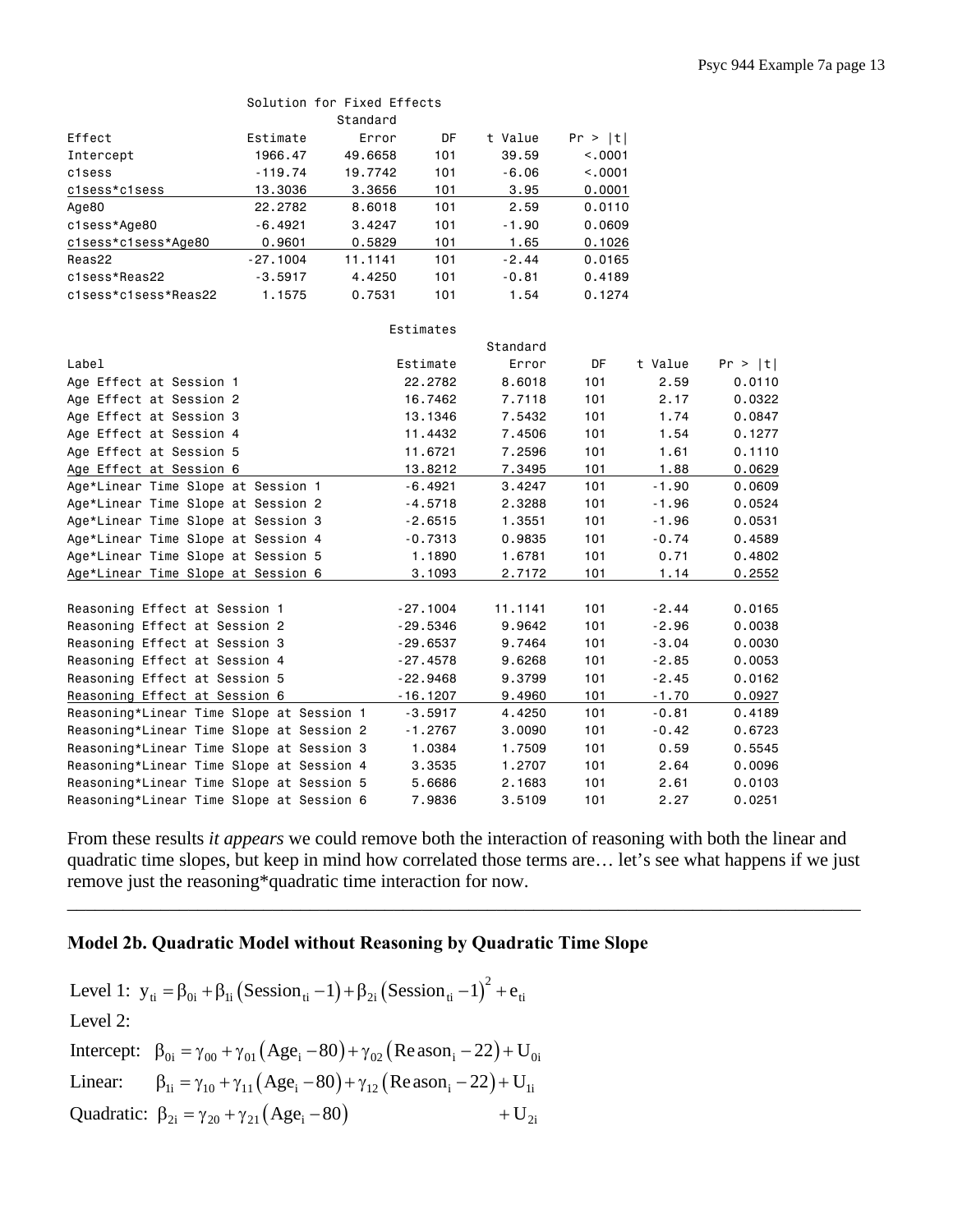```
TITLE1 "Remove Reasoning Effect on Quadratic Time Slope"; 
PROC MIXED DATA=&datafile. NOCLPRINT COVTEST IC NAMELEN=100 METHOD=ML; 
      CLASS ID session; 
      MODEL nm3rt = c1sess c1sess*c1sess Age80 c1sess*Age80 c1sess*c1sess*Age80 Reas22 
       c1sess*Reas22 / SOLUTION DDFM=Satterthwaite OUTPM=PredARLin; * Save fixed-predicted RT;
      RANDOM INTERCEPT c1sess c1sess*c1sess / G TYPE=UN SUBJECT=ID; 
      REPEATED session / TYPE=VC SUBJECT=ID; 
      ODS OUTPUT CovParms=CovARLin InfoCrit=FitARQLin; * Save covparms, fit for comparison;
* Requesting additional effects for age – code is exactly the same;
* Requesting additional effects for reasoning; 
ESTIMATE "Reasoning Effect at Session 1" Reas22 1 c1sess*Reas22 0; 
ESTIMATE "Reasoning Effect at Session 2" Reas22 1 c1sess*Reas22 1; 
ESTIMATE "Reasoning Effect at Session 3" Reas22 1 c1sess*Reas22 2; 
ESTIMATE "Reasoning Effect at Session 4" Reas22 1 c1sess*Reas22 3; 
ESTIMATE "Reasoning Effect at Session 5" Reas22 1 c1sess*Reas22 4; 
ESTIMATE "Reasoning Effect at Session 6" Reas22 1 c1sess*Reas22 5; RUN;
```
#### Covariance Parameter Estimates

|          |         |            | Standard | Z       |         |
|----------|---------|------------|----------|---------|---------|
| Cov Parm | Subject | Estimate   | Error    | Value   | Pr Z    |
| UN(1,1)  | ΙD      | 228688     | 34635    | 6.60    | < 0.001 |
| UN(2,1)  | ΙD      | $-31959$   | 10877    | $-2.94$ | 0.0033  |
| UN(2, 2) | ΙD      | 24872      | 5711.58  | 4.35    | < 0.001 |
| UN(3,1)  | ΙD      | 3877.66    | 1786.86  | 2.17    | 0.0300  |
| UN(3, 2) | ΙD      | $-3766.27$ | 957.50   | $-3.93$ | < 0.001 |
| UN(3,3)  | ΙD      | 606.16     | 167.70   | 3.61    | 0.0002  |
| session  | ΙD      | 20298      | 1649.11  | 12.31   | < 0.001 |

| Information Criteria |       |        |        |        |        |        |  |  |
|----------------------|-------|--------|--------|--------|--------|--------|--|--|
| Neg2LogLike          | Parms | AIC    | ATCC.  | HQIC   | BIC    | CAIC   |  |  |
| 8300.1               | 15.   | 8330.1 | 8330.9 | 8345.9 | 8369.3 | 8384.3 |  |  |

|                     |            | Solution for Fixed Effects |     |         |         |                                        |
|---------------------|------------|----------------------------|-----|---------|---------|----------------------------------------|
|                     |            | Standard                   |     |         |         |                                        |
| Effect              | Estimate   | Error                      | DF  | t Value | Pr >  t |                                        |
| Intercept           | 1969.80    | 49,6821                    | 101 | 39.65   | < 0.001 |                                        |
| c1sess              | $-123.54$  | 19,8277                    | 101 | $-6.23$ | < 0.001 |                                        |
| c1sess*c1sess       | 13,9774    | 3.3754                     | 101 | 4.14    | < .0001 |                                        |
| Age80               | 20,8470    | 8,5613                     | 103 | 2.44    | 0.0166  |                                        |
| c1sess*Age80        | $-4.8610$  | 3,2905                     | 102 | $-1.48$ | 0.1427  |                                        |
| c1sess*c1sess*Age80 | 0.6709     | 0.5580                     | 101 | 1.20    | 0.2321  |                                        |
| Reas22              | $-32,8284$ | 10,4706                    | 101 | $-3.14$ | 0.0022  |                                        |
| c1sess*Reas22       | 2,9363     | 1.2412                     | 101 | 2.37    |         | $0.0199 \rightarrow$ Different result! |

|                               |  |  |            | Standard |     |         |         |
|-------------------------------|--|--|------------|----------|-----|---------|---------|
| Label                         |  |  | Estimate   | Error    | DF  | t Value | Pr >  t |
| Reasoning Effect at Session 1 |  |  | $-32.8284$ | 10.4706  | 101 | $-3.14$ | 0.0022  |
| Reasoning Effect at Session 2 |  |  | $-29.8921$ | 9.9615   | 101 | $-3.00$ | 0.0034  |
| Reasoning Effect at Session 3 |  |  | $-26.9558$ | 9.5870   | 101 | $-2.81$ | 0.0059  |
| Reasoning Effect at Session 4 |  |  | $-24.0195$ | 9,3632   | 101 | $-2.57$ | 0.0118  |
| Reasoning Effect at Session 5 |  |  | $-21.0831$ | 9.3012   | 101 | $-2.27$ | 0.0255  |
| Reasoning Effect at Session 6 |  |  | $-18.1468$ | 9,4040   | 101 | $-1.93$ | 0.0564  |

#### **\* Calculate difference in model fit relative to model with reasoning\*quad; %***FitTest***(FitFewer=FitARQLin, NameFewer=NOReasoning\*Quad, FitMore=FitARQuad, NameMore=YESReasoning\*Quad);**

Neg2Log

|                   | nqLUq  |       |        |            |         |        |         |
|-------------------|--------|-------|--------|------------|---------|--------|---------|
| Name              | Like   | Parms | AIC    | <b>BIC</b> | DevDiff | DFdiff | Pvalue  |
| NOReasoning*Quad  | 8300.1 |       | 8330.1 | 8369.3     |         |        |         |
| YESReasoning*Quad | 8297.7 | 16    | 8329.7 | 8371.6     | 2.33501 |        | 0.12649 |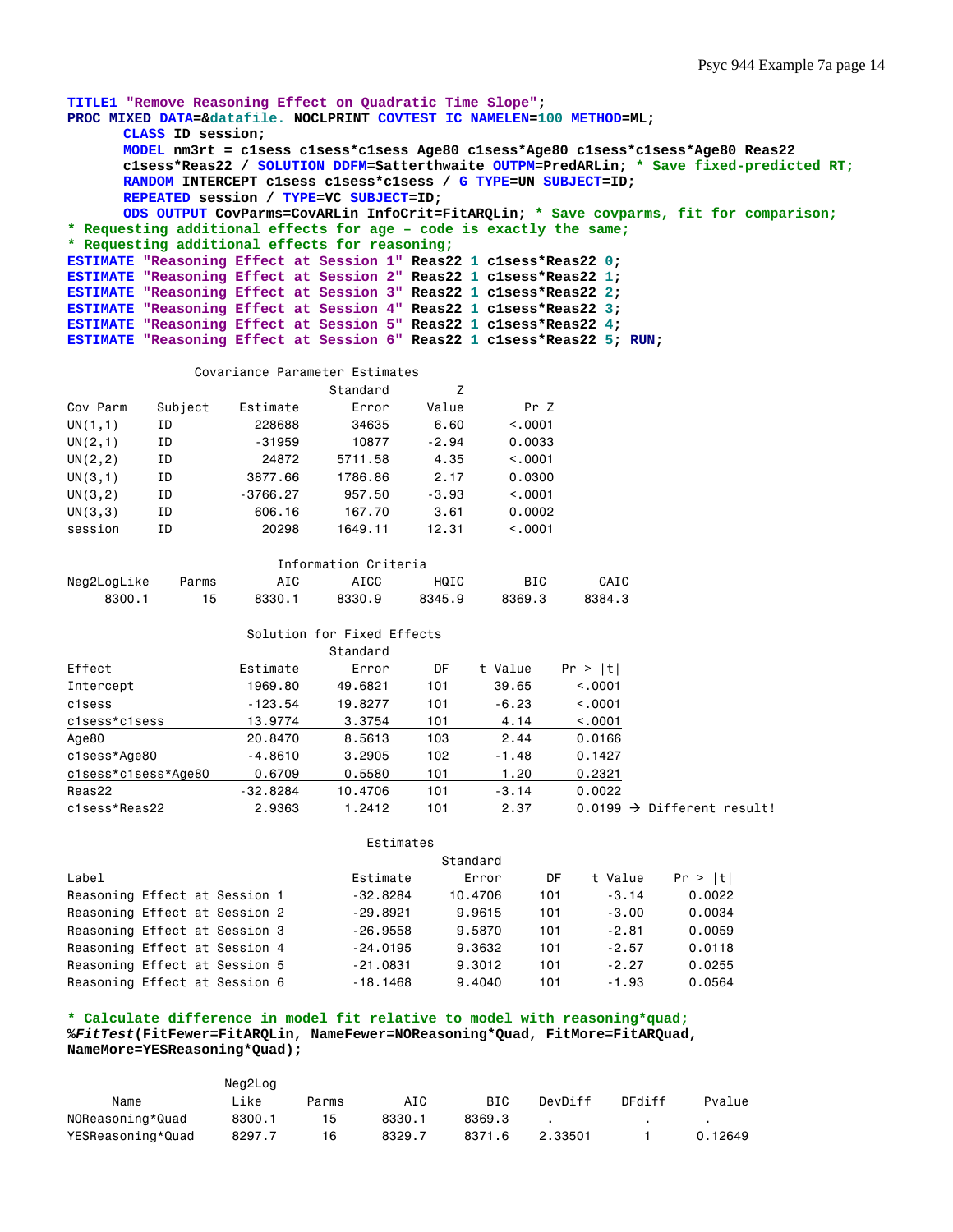## **Model 2c. Quadratic Model adding Effects of Education Group on Intercept, Linear, Quadratic Time**

```
(Session_{\rm ti}-1)+\beta_{2i}(Session_{\rm ti}-1)^2Intercept: \beta_{0i} = \gamma_{00} + \gamma_{01} (Age_i - 80) + \gamma_{02} (Reason_i - 22) + \gamma_{03} (Highvs. LowEd_i) + \gamma_{04} (Highvs. MedEd_i) + U_{0i}Linear: \beta_{1i} = \gamma_{10} + \gamma_{11} (\text{Age}_i - 80) + \gamma_{12} (\text{Reason}_i - 22) + \gamma_{13} (\text{Highvs.LowEd}_i) + \gamma_{14} (\text{Highvs.MedEd}_i) + U_{1i}Level 1: y_{ti} = \beta_{0i} + \beta_{1i} (Session_{ti} - 1) + \beta_{2i} (Session_{ti} - 1)^{2} + e_{ti}Level 2: 
Quadratic: \beta_{2i} = \gamma_{20} + \gamma_{21} (Age_i - 80) + \gamma_{23} (Highvs. LowEd_i) + \gamma_{24} (Highvs. MedEd_i) + U_{2i}TITLE1 "Add Effect of Education Group on Intercept, Linear, and Quadratic";
PROC MIXED DATA=&datafile. NOCLPRINT COVTEST IC NAMELEN=100 METHOD=ML; 
        CLASS ID EducGrp session; 
        MODEL nm3rt = c1sess c1sess*c1sess Age80 c1sess*Age80 c1sess*c1sess*Age80 
                         Reas22 c1sess*Reas22 EducGrp c1sess*EducGrp c1sess*c1sess*EducGrp 
                         / SOLUTION DDFM=Satterthwaite OUTPM=PredEdQuad; * Save fixed-predicted RT;
        RANDOM INTERCEPT c1sess c1sess*c1sess / G TYPE=UN SUBJECT=ID; 
        REPEATED session / TYPE=VC SUBJECT=ID; 
        ODS OUTPUT CovParms=CovEdQuad InfoCrit=FitEdQuad; * Save covparms, fit for comparison; 
        * LSMEANS gives follow-up tests and means per group for education main effect only;
       LSMEANS EducGrp / AT (c1sess Age80 Reas22) = (0 0 0) DIFF=ALL; 
        LSMEANS EducGrp / AT (c1sess Age80 Reas22) = (5 0 0) DIFF=ALL; 
        * ESTIMATE statements can also give specific effects as before;
        ESTIMATE "L vs. H Educ for Intercept " EducGrp -1 0 1 ; 
        ESTIMATE "M vs. H Educ for Intercept" EducGrp 0 -1 1 ; 
        ESTIMATE "L vs. M Educ for Intercept" EducGrp -1 1 0 ; 
        ESTIMATE "L vs. H Educ for Linear Time" clsess*EducGrp -1 0 1;<br>ESTIMATE "M vs. H Educ for Linear Time" clsess*EducGrp 0 -1 1;
        ESTIMATE "M vs. H Educ for Linear Time" clsess*EducGrp 0 -1 1 ;<br>ESTIMATE "L vs. M Educ for Linear Time" clsess*EducGrp -1 1 0 ;
        ESTIMATE "L vs. M Educ for Linear Time"
        ESTIMATE "L vs. H Educ for Quadratic Time" clsess*clsess*EducGrp -1 0 1;<br>ESTIMATE "M vs. H Educ for Quadratic Time" clsess*clsess*EducGrp 0 -1 1;
       ESTIMATE "M vs. H Educ for Quadratic Time" clsess*clsess*EducGrp 0 -1 1 ;<br>ESTIMATE "L vs. M Educ for Quadratic Time" clsess*clsess*EducGrp -1 1 0 ;
        ESTIMATE "L vs. M Educ for Quadratic Time"
RUN; 
                   Covariance Parameter Estimates 
                                      Standard Z 
Cov Parm Subject Estimate Error Value Pr Z 
UN(1,1) ID 228585 34693 6.59 <.0001 
UN(2,1) ID -33273 10909 -3.05 0.0023 
UN(2,2) ID 24129 5614.80 4.30 <.0001
```

| UN(3,1)     | ΙD    | 4125.93    | 1788.44              | 2.31    | 0.0211  |        |
|-------------|-------|------------|----------------------|---------|---------|--------|
| UN(3, 2)    | ΙD    | $-3633.38$ | 939.20               | $-3.87$ | 0.0001  |        |
| UN(3,3)     | ΙD    | 581.50     | 164.31               | 3.54    | 0.0002  |        |
| session     | ΙD    | 20298      | 1649.11              | 12.31   | < 0.001 |        |
|             |       |            |                      |         |         |        |
|             |       |            | Information Criteria |         |         |        |
| Neg2LogLike | Parms | AIC        | AICC                 | HQIC    | BIC.    | CAIC   |
| 8295.4      | 21    | 8337.4     | 8338.9               | 8359.6  | 8392.3  | 8413.3 |
|             |       |            |                      |         |         |        |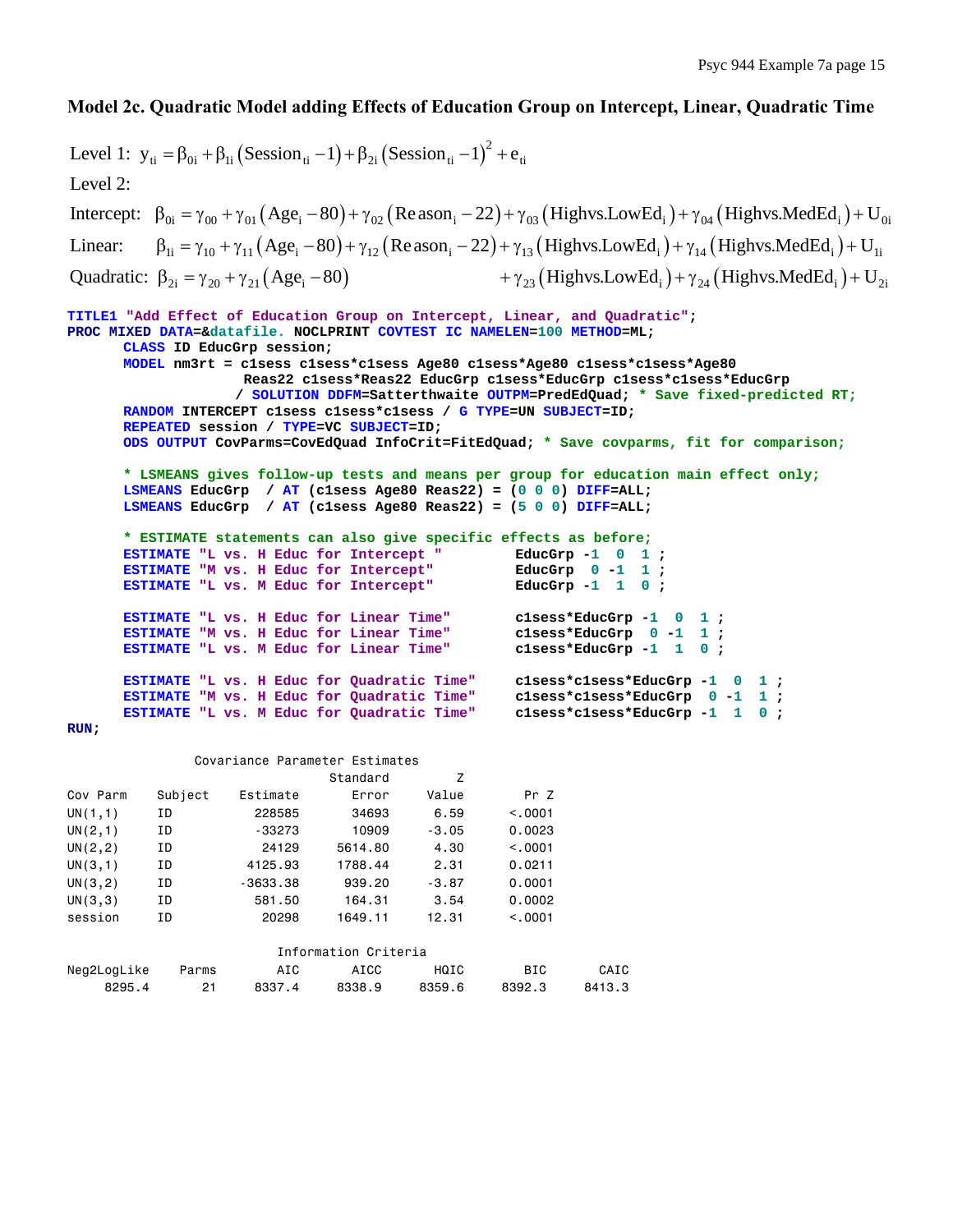|                       |                        | Solution for Fixed Effects |          |     |         |         |
|-----------------------|------------------------|----------------------------|----------|-----|---------|---------|
|                       | Education Group        |                            | Standard |     |         |         |
| Effect                | $(1=HS, 2=BA, 3=GRAD)$ | Estimate                   | Error    | DF  | t Value | Pr >  t |
| Intercept             |                        | 1961.89                    | 101.79   | 100 | 19.27   | < 0.001 |
| c1sess                |                        | $-106.50$                  | 40,2761  | 101 | $-2.64$ | 0.0095  |
| c1sess*c1sess         |                        | 12.4797                    | 6.8474   | 101 | 1.82    | 0.0713  |
| Age80                 |                        | 20,2893                    | 8,5600   | 102 | 2.37    | 0.0196  |
| c1sess*Age80          |                        | $-4.5758$                  | 3,2667   | 102 | $-1.40$ | 0.1643  |
| c1sess*c1sess*Age80   |                        | 0.6177                     | 0.5533   | 101 | 1.12    | 0.2669  |
| Reas22                |                        | $-36.6228$                 | 10.7638  | 101 | $-3.40$ | 0.0010  |
| c1sess*Reas22         |                        | 2.9788                     | 1.2799   | 101 | 2.33    | 0.0219  |
| EducGrp               |                        | $-51.3811$                 | 151.06   | 101 | $-0.34$ | 0.7345  |
| EducGrp               | 2                      | 37.6427                    | 120.87   | 100 | 0.31    | 0.7561  |
| EducGrp               | 3                      | $\Omega$                   |          | ٠.  |         |         |
| c1sess*EducGrp        |                        | $-70.2445$                 | 59,0672  | 101 | $-1.19$ | 0.2371  |
| c1sess*EducGrp        | 2                      | $-4.3577$                  | 48,1238  | 100 | $-0.09$ | 0.9280  |
| c1sess*EducGrp        | 3                      | 0                          |          |     |         |         |
| c1sess*c1sess*EducGrp | 1                      | 11.0653                    | 10.0300  | 101 | 1.10    | 0.2726  |
| c1sess*c1sess*EducGrp | 2                      | $-1.4641$                  | 8,1865   | 101 | $-0.18$ | 0.8584  |
| c1sess*c1sess*EducGrp | 3                      | 0                          |          |     |         |         |

### Type 3 Tests of Fixed Effects

|                       | Num | Den |         |         |
|-----------------------|-----|-----|---------|---------|
| Effect                | DF  | DF  | F Value | Pr > F  |
| c1sess                | 1   | 101 | 37.28   | < 0.001 |
| c1sess*c1sess         | 1   | 101 | 18.35   | < 0.001 |
| Age80                 | 1   | 102 | 5.62    | 0.0196  |
| c1sess*Age80          | 1   | 102 | 1.96    | 0.1643  |
| c1sess*c1sess*Age80   | 1   | 101 | 1.25    | 0.2669  |
| Reas22                | 1   | 101 | 11.58   | 0.0010  |
| c1sess*Reas22         | 1   | 101 | 5.42    | 0.0219  |
| EducGrp               | 2   | 101 | 0.24    | 0.7874  |
| c1sess*EducGrp        | 2   | 101 | 0.96    | 0.3860  |
| c1sess*c1sess*EducGrp | 2   | 101 | 1.09    | 0.3395  |

I normally skip this box if the CLASS statement is not used, but here the last three entries give us the omnibus  $(df=2)$  tests for whether there are any education group differences on the intercept, linear, or quadratic time slopes, not just pairwise comparisons.

|       | Estimates |  |  |  |                                 |            |         |     |         |         |  |
|-------|-----------|--|--|--|---------------------------------|------------|---------|-----|---------|---------|--|
|       | Standard  |  |  |  |                                 |            |         |     |         |         |  |
| Label |           |  |  |  |                                 | Estimate   | Error   | DF  | t Value | Pr >  t |  |
|       |           |  |  |  | L vs. H Educ for Intercept      | 51.3811    | 151.06  | 101 | 0.34    | 0.7345  |  |
|       |           |  |  |  | M vs. H Educ for Intercept      | $-37.6427$ | 120.87  | 100 | $-0.31$ | 0.7561  |  |
|       |           |  |  |  | L vs. M Educ for Intercept      | 89.0238    | 130.74  | 102 | 0.68    | 0.4975  |  |
|       |           |  |  |  | L vs. H Educ for Linear Time    | 70.2445    | 59.0672 | 101 | 1.19    | 0.2371  |  |
|       |           |  |  |  | M vs. H Educ for Linear Time    | 4.3577     | 48.1238 | 100 | 0.09    | 0.9280  |  |
|       |           |  |  |  | L vs. M Educ for Linear Time    | 65,8868    | 50.7047 | 101 | 1.30    | 0.1967  |  |
|       |           |  |  |  | L vs. H Educ for Quadratic Time | $-11.0653$ | 10.0300 | 101 | $-1.10$ | 0.2726  |  |
|       |           |  |  |  | M vs. H Educ for Quadratic Time | 1.4641     | 8.1865  | 101 | 0.18    | 0.8584  |  |
|       |           |  |  |  | L vs. M Educ for Quadratic Time | $-12.5294$ | 8.6028  | 101 | $-1.46$ | 0.1484  |  |

|         | Education<br>Group<br>$(1=HS,$ |        |       |        | Least Squares Means | Note you must specify a value for a<br>continuous covariate to get a predicted<br>mean for a specific person. |     |         |          |  |
|---------|--------------------------------|--------|-------|--------|---------------------|---------------------------------------------------------------------------------------------------------------|-----|---------|----------|--|
|         | $2 = BA$ ,                     |        |       |        |                     | Standard                                                                                                      |     |         |          |  |
| Effect  | $3 = GRAD$ )                   | c1sess | Age80 | Reas22 | Estimate            | Error                                                                                                         | DF  | t Value | Pr >  t  |  |
| EducGrp |                                | 0.00   | 0.00  | 0.00   | 1910.51             | 109.66                                                                                                        | 101 | 17.42   | < 0.0001 |  |
| EducGrp | 2                              | 0.00   | 0.00  | 0.00   | 1999.53             | 67.5565                                                                                                       | 101 | 29,60   | < 0.001  |  |
| EducGrp | 3                              | 0.00   | 0.00  | 0.00   | 1961.89             | 101.79                                                                                                        | 100 | 19.27   | < 0.001  |  |
| EducGrp |                                | 5,00   | 0.00  | 0.00   | 1615.41             | 93,3431                                                                                                       | 101 | 17.31   | < 0.001  |  |
| EducGrp | 2                              | 5,00   | 0.00  | 0.00   | 1720.63             | 57.5381                                                                                                       | 101 | 29,90   | < 0.001  |  |
| EducGrp | 3                              | 5,00   | 0.00  | 0.00   | 1741.38             | 86,5736                                                                                                       | 101 | 20.11   | < 0.001  |  |